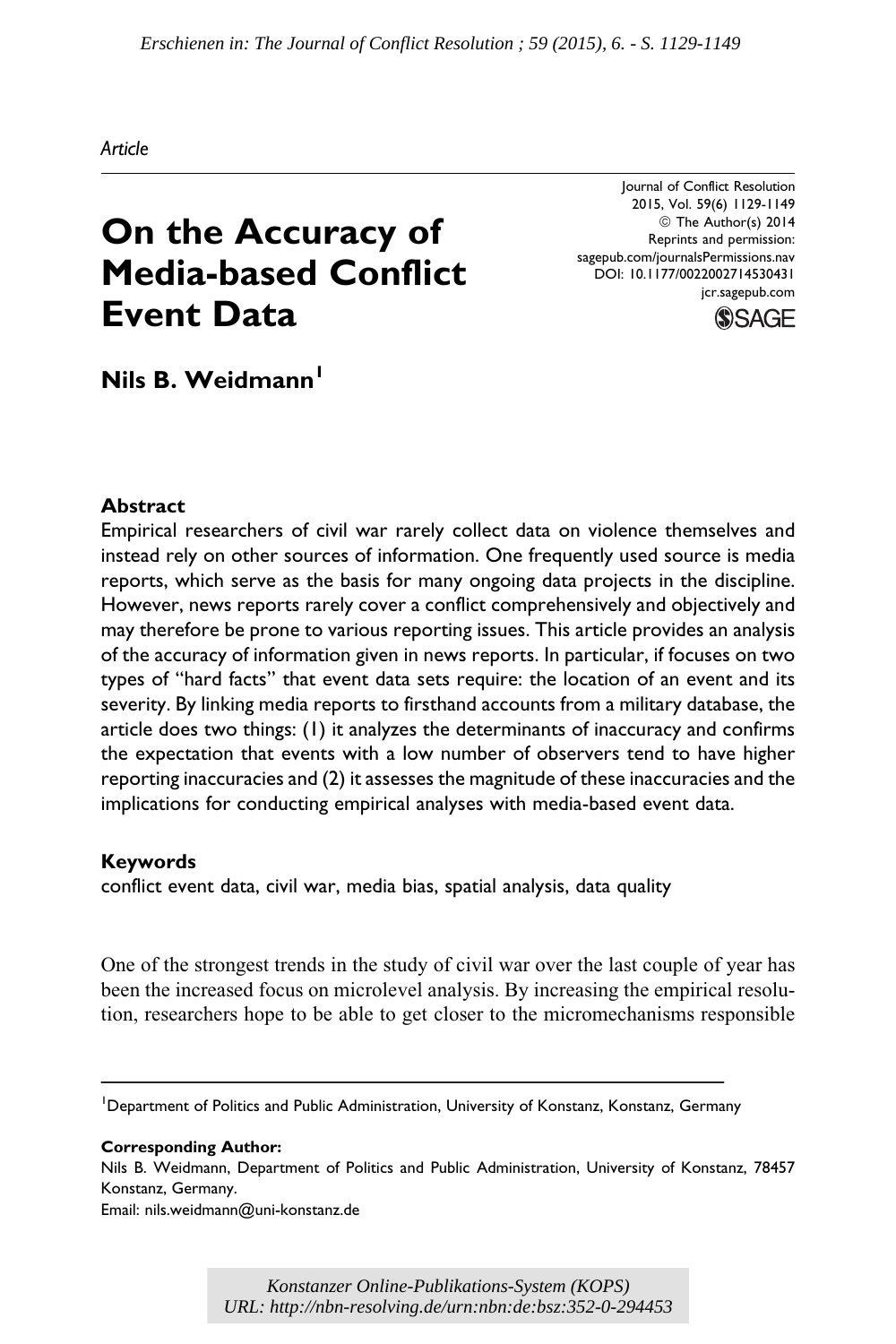for the occurrence of political violence at the subnational level. Unavoidably, this trend has generated a need for better and more fine-grained data on violence. We can run cross-national comparisons by coding civil wars at the country/year level, but these data collections are useless if we are interested in the subnational patterns of violence. What we need instead are individual observations of violent incidents. That is what conflict event data sets provide.

How are such event databases created? Due to the difficulties and risks associated with data collection in conflict regions, this is a nontrivial question. In some instances, we can rely on reports from one of the actors involved, such as the military (Kalyvas and Kocher 2009; Berman, Shapiro, and Felter 2011) or the police (Sullivan 2013). In other cases, there exist extensive post-conflict data collections by third-party observers, such as nongovernmental organizations (NGOs; Lyall 2010; Nettelfield 2010). However, in most cases, these data collections are available for single conflicts only, and many other conflicts have no coverage at all. In order to be able to disaggregate to the local level, while at the same time being able to make comparisons across conflicts, we need a data source that is available more broadly across cases. This is why a lot of effort is being put into the development of event collections based on news reports. With the rapid flow of global news fueled by modern information and communication technology, news coverage of conflicts is increasing both in speed and in volume. Thus, news reports are a promising source of information also for scholarly work on violence.

Or are they not? The general criticism is that news reports do not objectively cover civil wars, but rather cater to a domestic audience. In other words, what is reported in the news, and how it is reported, may depend to a large extent on the people consuming these news. This insight is not new and has been shown to have strong effects (Galtung and Holmboe Ruge 1965; Davenport and Ball 2002; Davenport 2010). In particular, the two potential issues surrounding news reports are (1) the selection problem and (2) the veracity problem or description bias (Earl et al. 2004). The selection problem has to do with the fact that not all events that occur in a civil war show up in the international media. Rather, selection will be determined by supply-side factors (e.g., remoteness of an event may negatively impact selection into the news), but also demand-side factors (e.g., small-scale events may not be sensational enough to be reported). The veracity problem applies to events that are reported in the international news. Here, the question is whether the information provided about an incident in the news coverage is sufficiently detailed and accurate in order not to distort scientific results.

This article deals with the second problem. Veracity of reporting—or the lack of it—may have tremendous influence on our efforts to create comprehensive and accurate data collections on civil war. This may not be immediately obvious, since contemporary event data sets are not terribly demanding when it comes to the amount of information about an incident. Typically, what is included are the location and date of an event, the number of casualties, and the actors involved. All these are "hard" facts, which do not require much interpretation and are thus less likely to be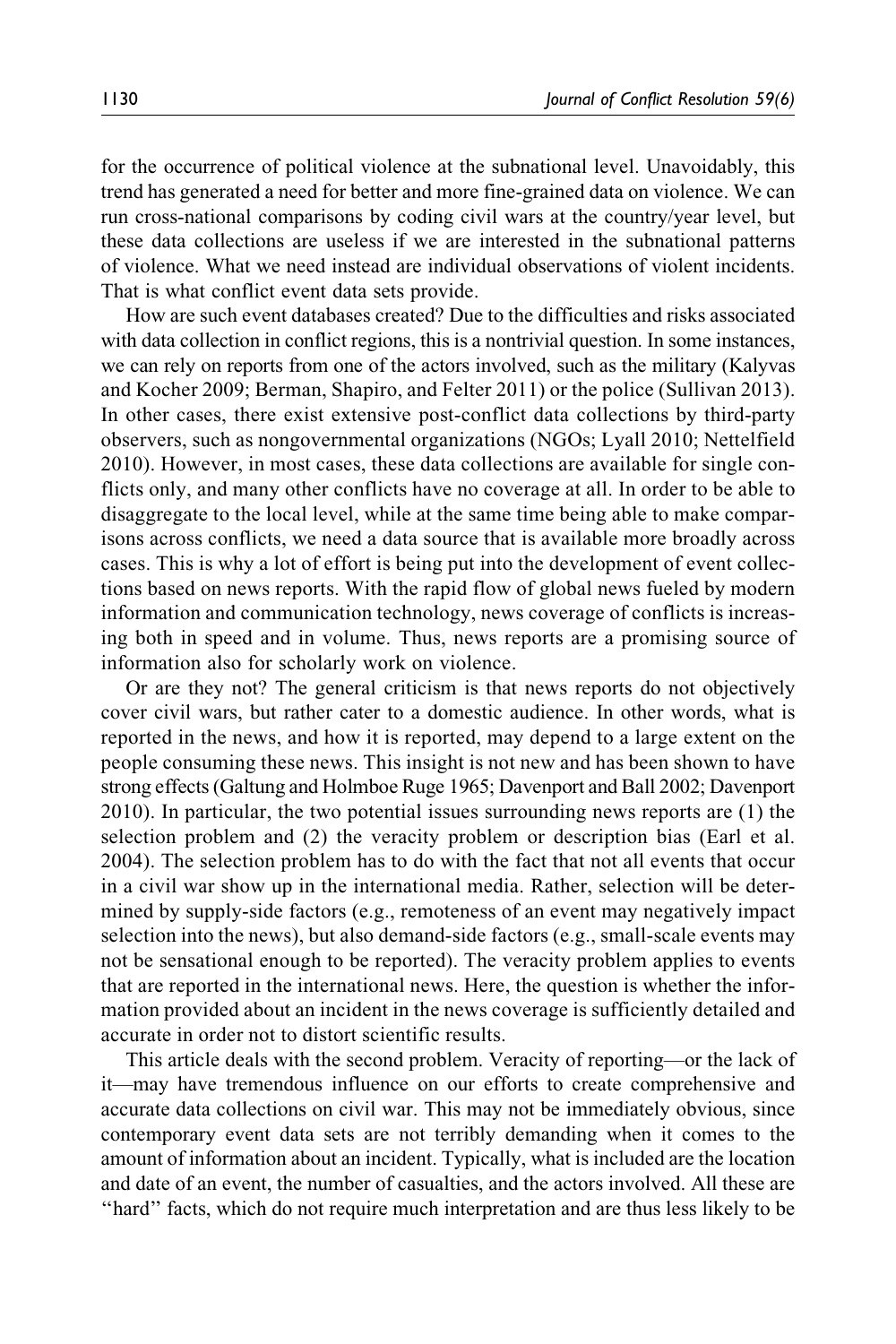distorted by direct and indirect observers (Earl et al.  $2004$ ).<sup>1</sup> However, these seemingly ''hard'' facts are ''soft-reported'' by human observers and journalists until they eventually reach the final recipient, the news consumer. While we do expect some inaccuracies to be introduced during this process, is the resulting data quality still sufficiently high? In particular, can we detail the location of an event at a level precise enough to use it in our analysis of violence? Is the reported severity of an event anywhere close to the true death toll of an incident? What we need, and what has long been overdue, is an estimate of the error around the information provided in media-based conflict event data sets. This is what this article aims to provide.

In order to do this, this article takes advantage of a (rare) opportunity where in addition to a media-based conflict event data set, another event data set is available from a different source. Focusing on the ongoing conflict in Afghanistan, the data set used for comparison is based on military reports, so-called significant activities (SIGACTS).<sup>2</sup> Each of these SIGACTS events comes with short narrative, which permits matching a given event from a media-based event data set to the corresponding one in the military data set. Using the matched pairs of events, this article does two things. First, it tries to identify variation in the accuracy of reporting across events. In short, it is argued that the accuracy of media reporting should increase with the number of potential observers; thus, events in remote locations and more dangerous events should be surrounded by more uncertainty as regards the reported information. Second, the article aims to assess the overall magnitude of the differences we observe across data sets, in order to determine if media-based data sets are precise enough to be used in quantitative studies. The findings from this exercise are encouraging. At the same time, however, they highlight the limitations of media-based event data sets, in particular regarding the error in the reported location. Approaches using these data for fine-grained analyses (e.g., at the village level, or at the level of small grid cells) clearly overestimate the precision of locational information, and should therefore be avoided.

The article proceeds by discussing potential issues with media-based event data and derives expectations about the conditions affecting reporting accuracy. We then introduce the empirical approach and the data sets used in this study. The next section presents the results of the comparison, focusing first on the condition affecting quality and then on the overall magnitude of the inaccuracies found. The last section presents the conclusions and sketches avenues for future research.

## Media-based Conflict Event Data

The recent years have experienced a surge of interest in the microanalysis of violent conflict, in particular civil war. The hope is that the disaggregation of the patterns and dynamics of violence can reveal the micromechanisms underlying these conflicts, which we fail to see when employing overly aggregated macroapproaches (Kalyvas 2008, 2012). These microlevel analyses typically study individual conflicts and focus on the variation of violence and its different forms across time, space, and actors. For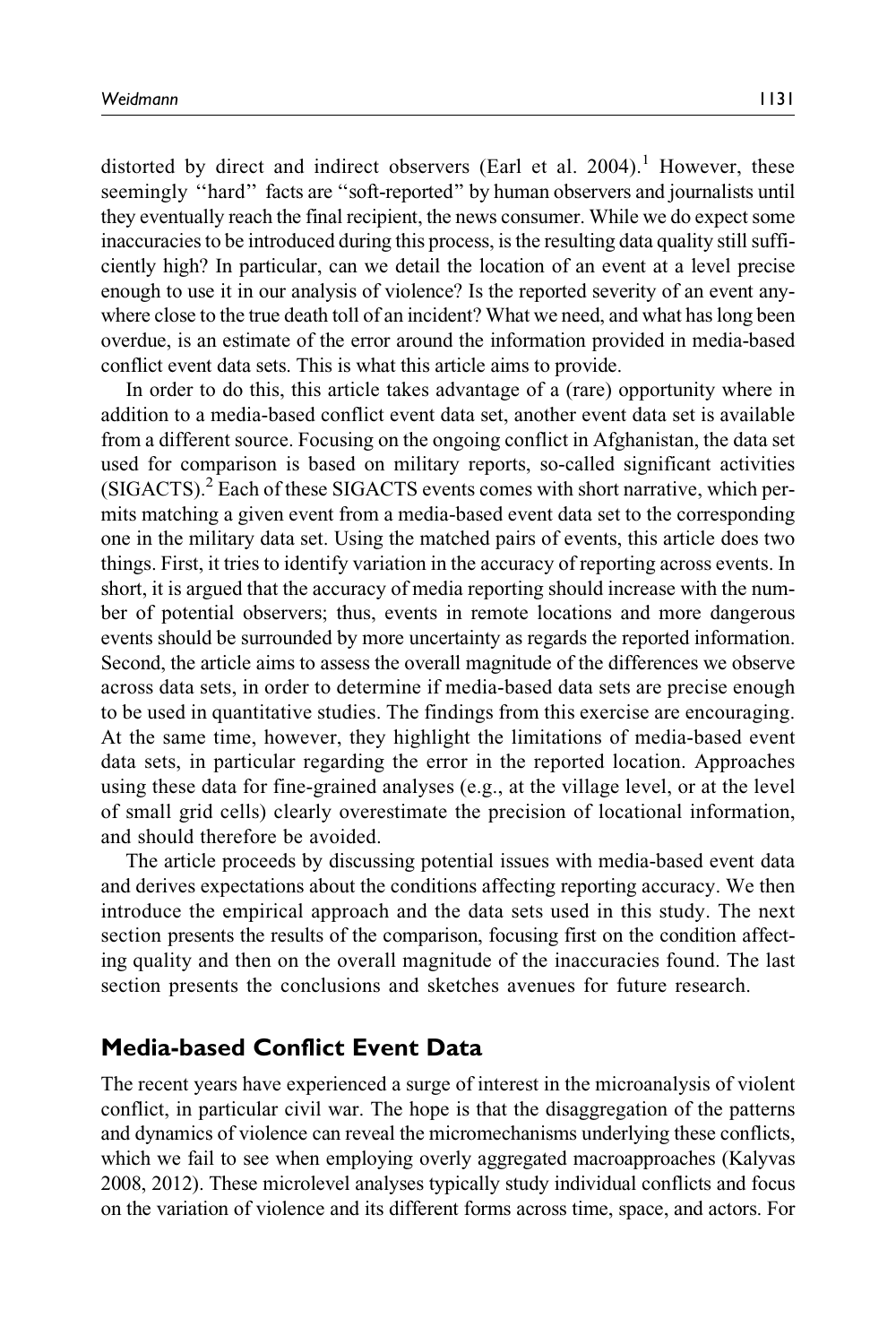that reason, micro research is relatively demanding when it comes to the resolution of the data employed. Rather than coding start and end dates of civil wars at the country level—which is typically required for macroanalyses and can itself constitute a difficult undertaking—for micro studies we require information on individual incidents during civil war. This is why scholars have resorted to a different type of data collection: conflict event data sets.

A conflict event data set is a database that contains information about individual incidents in a conflict. To be sure, this type of data collection is not specific to the study of civil war but has been used in empirical investigations of related social phenomena. For example, Davenport (2010) gives an overview of the use of event collections in the study of contentious politics, where an ''event'' typically represents an instance of public protest or state repression. Event data sets have also been popular in the study of international crises and conflict (for a description, see e.g., Schrodt and Gerner 1994). Roughly speaking, these data sets include international events that can range between cooperative interaction and peaceful relations to outright war. The data sets this article deals with constitute a new generation of event collections. First, unlike their predecessors, they focus on violence in civil war, a topic that has become popular in recent years as already mentioned previously. Second, these data sets include precise information about the spatial location where an event happened, mostly in the form of spatial coordinates (longitude/latitude). The Armed Conflict Location and Events Dataset (Raleigh et al. 2010) was one of the first of these data sets, the Geo-referenced Event Dataset (GED) from the Uppsala Conflict Data Program (UCDP) is another more recent example (Sundberg and Melander 2013).

The addition of spatial coordinates to conflict event databases has enabled researchers to study a host of new questions and employ new approaches. First, the spatial dynamics of a conflict can themselves reveal a great deal about the actors and mechanisms involved. For example, it is now possible to analyze action–reaction dynamics between the government and a rebel group spatially, something that has so far been studied without taking into account the geographic dimension. Relatedly, event data sets can be used to look at the spatial diffusion of violence and the particular forms it takes (Schutte and Weidmann 2011). The second, and no less important, opportunity arises from the fact that events with spatial coordinates can be linked to other spatial data. By superimposing conflict events on spatial information of different kinds—for example, poverty, ethnicity, or accessibility—we can test a number of covariates of violence that we would otherwise have no access to. This strategy of data generation has been employed in a number of studies, for example, Buhaug and Rød (2006); Hegre, Østby, and Raleigh (2009); or Weidmann and Callen (2013).

There are different sources we can use for the creation of geospatial conflict event data sets, such as military and state records, or humanitarian organizations present in conflict regions. However, these sources are in most cases only available for a single conflict (or even only part of a conflict). Therefore, it is difficult to make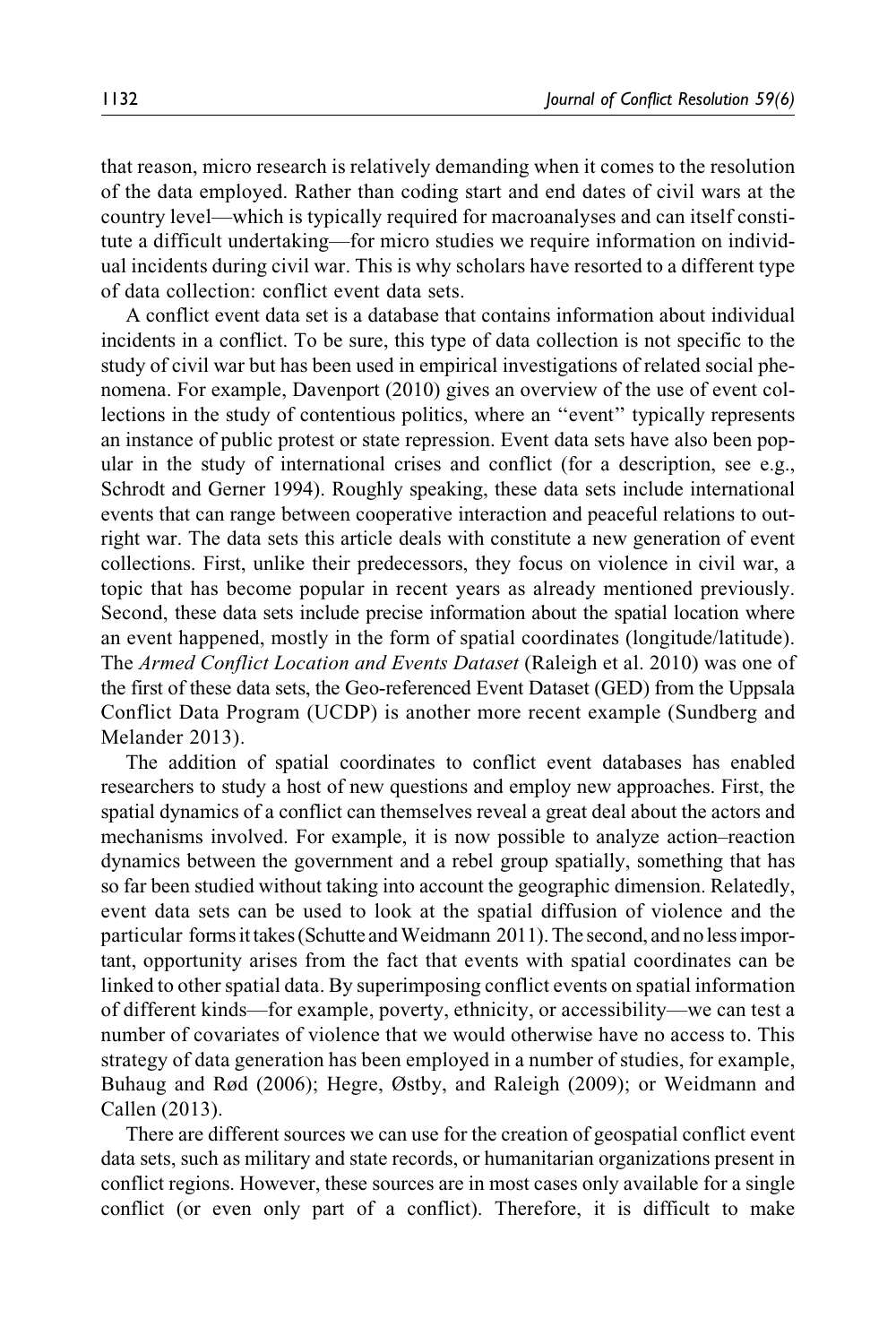comparisons between conflicts, since the data collection mechanism differs radically. For that reason, developers of recent conflict event data sets have been resorting to media reports, just like their predecessors. Essentially, an event data collection is created by filtering out the relevant news reports for a particular conflict from a database such as Lexis-Nexis or Factiva, and hand coding the information contained in them (Oberg and Sollenberg 2011). In doing so, conflict event data sets are not very demanding as compared to earlier collections when it comes to the information required to code an event: the information extracted from the media reports is usually limited to ''hard facts,'' such as the location of where an event occurred, the number of casualties (not distinguishing the type), and the actors involved. The limitation to these ''hard facts'' makes it possible to create comprehensive data sets with the same type of information across multiple countries and conflicts.

Despite the relatively sparse information contained in these event data sets, the reliance on media reports as only source of information may be problematic. Media reports are written with a specific audience in mind, so there is a risk that demandside factors affect *what* is reported in the news and *how* it is reported. This problem has received extensive treatment in the sociology and political science literature. For example, Lichbach (1984) finds that media coverage of governability at the country level differs widely across different sources and world regions. Woolley (2000) provides a general overview of the use of media-based data in political science research. He cautions in particular against the uncritical use of event counts over time, since they can be significantly affected by reporting trends unrelated to the phenomenon under study. In the study of violent conflict, reporting issues have been central to the work of Patrick Ball and the Human Rights Data Analysis Group (HRDAG). The HRDAG specializes in the estimation of casualty counts in violent conflicts. In most cases, there is no single reliable source to report on conflict deaths; instead, Ball and collaborators use information from different sources to generate reliable estimates (see, e.g., Ball, Spirer, and Spirer 2000; Ball et al. 2003).

When it comes to media-based information, two problems have been identified (Earl et al. 2004): the problem of selection into the news media (which events are reported?) and the problem of the veracity of reporting (is the description of an event accurate?). The latter is the focus of this article. So far, there have been few (if any) attempts to apply the insights from the previous literature to more recent event collection efforts on violence in civil wars. Does the Rashomon Effect—the finding that different sources frequently tend to disagree in their reporting of an event (Davenport 2010)—also have major implications for event data collections on civil war? Granted, with their focus on "hard facts," these collections may not suffer from this problem to the same extent. As Earl et al. (2004) conclude, clearly verifiable information is less prone to biases in interpretation that are typically introduced during the reporting process.

Yet, this should not relieve us from the task of scrutinizing media-based event collections. Even the ''hard facts'' that these collections rely on could be subject to major inaccuracies. In the following, we focus on two of these ''hard facts'':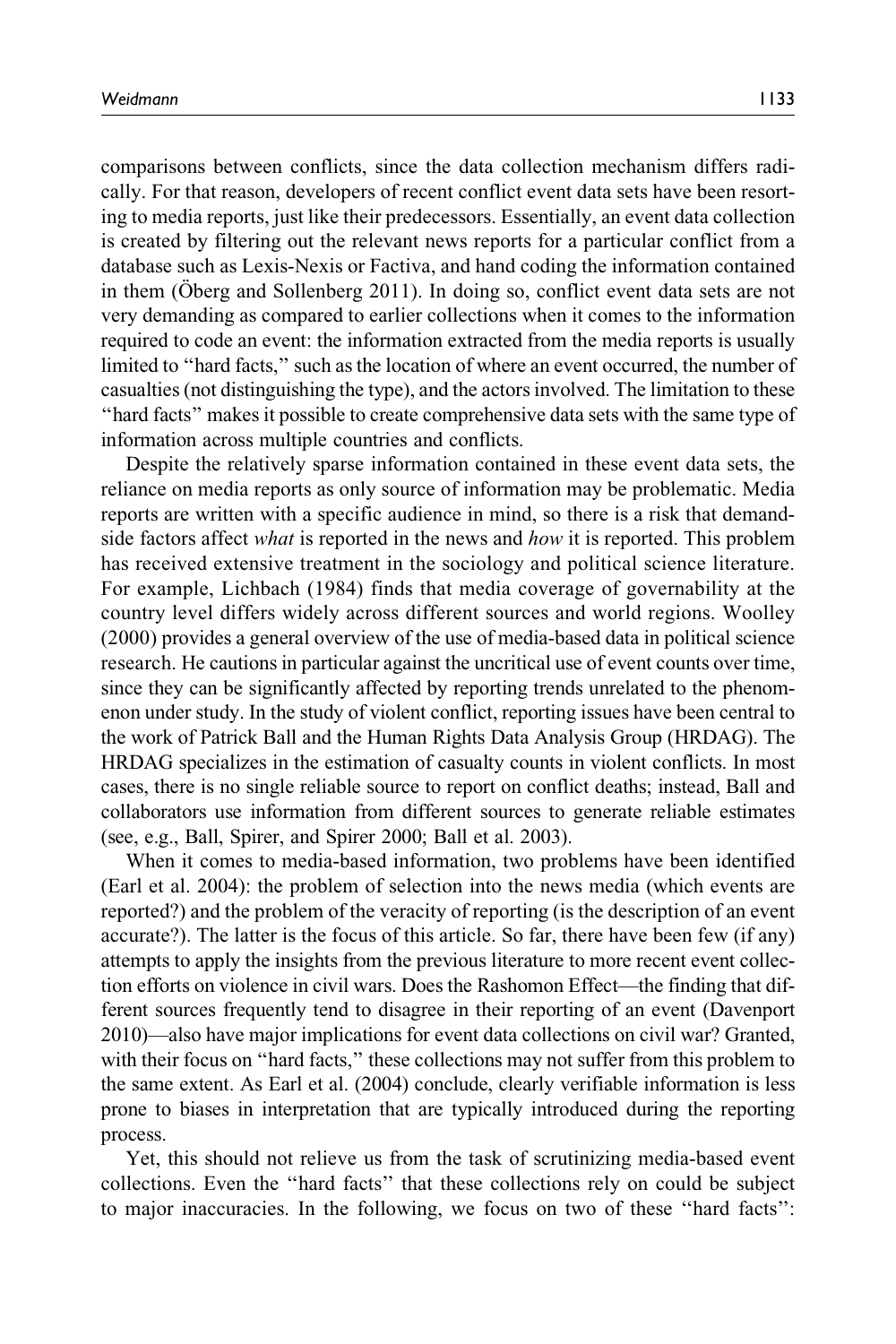location of an event and number of casualties. The former is important as a key feature of the new generation of event data sets this article deals with. Geospatial conflict data set encode the spatial location of an event using  $x$ - and  $y$ -coordinates (longitude and latitude). Using this information, geographic information system (GIS) software can then be employed to analyze the patterns of violence or to generate other covariates. Casualty estimates are also an important variable in conflict event data sets, as they help us distinguish small skirmishes from major confrontations and thus provide a more nuanced picture of the dynamics of violence on the ground.

Both types of information may be subject to inaccuracies in reporting. These inaccuracies may stem from the fact that media reports rely on reports by (mostly civilian) people that have witnessed an incident. If the number of direct observers is low (or even zero), reporters rely on posterior information that only becomes available after an incident and cannot be verified. In general, we can assume that as the number of observers of an event decreases, the uncertainty surrounding an event report will increase. What does this mean for our two variables of interest, location and casualties? If a reporter can rely on a witness of an incident, it will be possible to obtain precise information of where an event occurred (e.g., close to a particular village). However, with few or no direct observers, reports will contain rough location descriptions, for example, referring only to the district where an event happened. The same applies to the number of casualties. Fewer or no direct observers mean that casualty figures will only be rough estimates and will be reported with a high level of error.

What determines how many potential observers an event can have? Two effects should be relevant here. The first is remoteness of the incident's location. If an event occurs far away from the nearest populated place, the number of potential observers is low, and it will be unlikely that a news report can rely on information from a direct observer of the report. If spatial information is available, it will be in the form of larger geographic or administrative units. This information is imprecise and should lead to a larger spatial error in an event data set once the event is assigned spatial coordinates. A similarly high reporting error should apply to casualty estimates that in remote regions are unlikely to come from direct observers. This is exactly the opposite in the proximity of larger settlements. Here, a high population density increases the probability of event reports becoming available from observers. Correspondingly, the locational information and the casualty estimates we get from media reports about these events should be much more accurate. Therefore, for the events in our data set this means that

Hypothesis 1: Inaccuracies in the reported location and casualty number of an incident will be higher the greater the distance to the nearest populated place.

Location may not be the only determinant of inaccuracies in reporting, however. Some types of incidents are associated with a high danger and may thus suffer from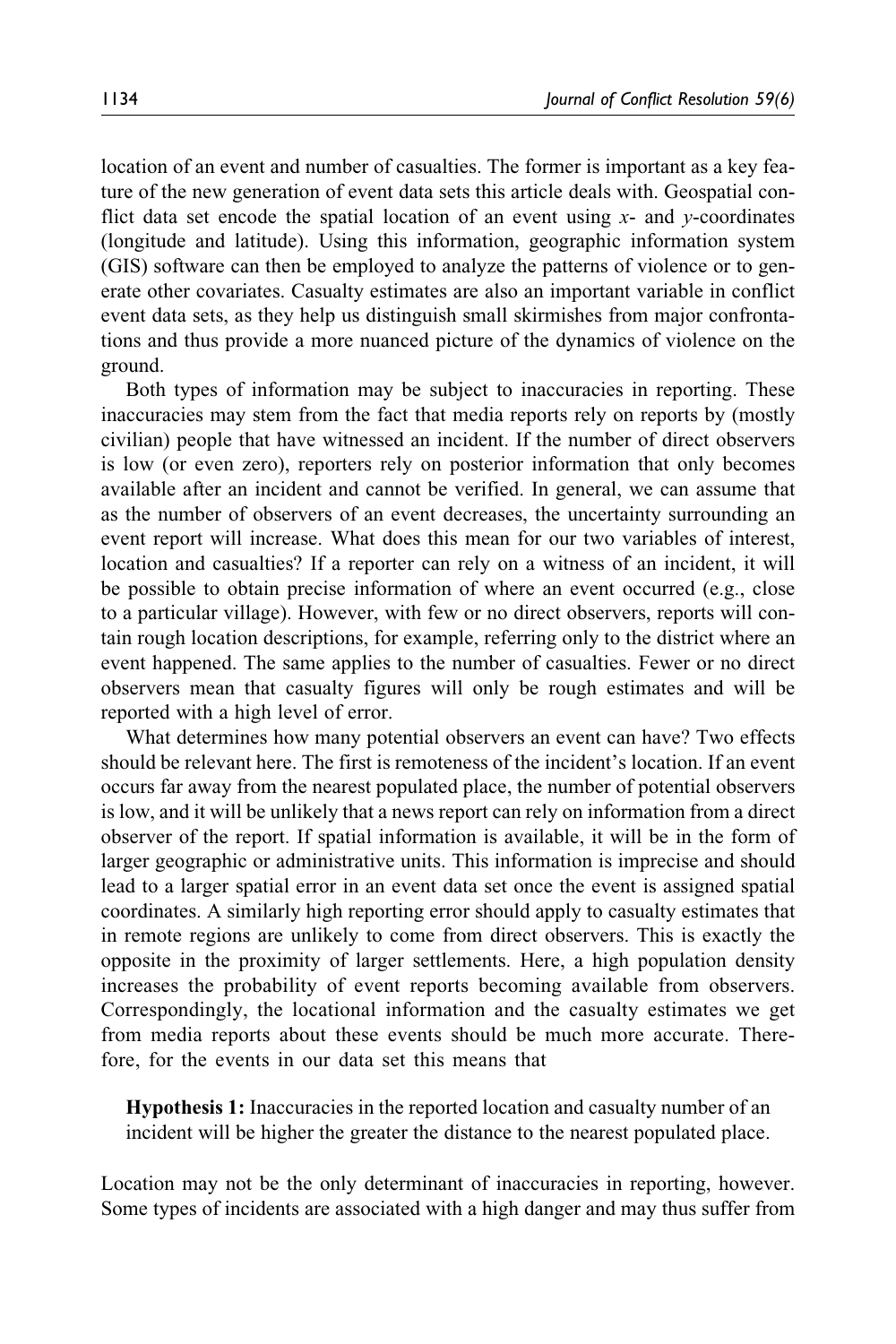more inaccurate reporting, because there are few or no observers present. Others constitute by their nature less of a threat to observers once they have taken place. Battle encounters between armed forces of both sides are of the first type. They consist of the simultaneous use of force by two sides, where bystanders in the incident's proximity can easily be killed, especially if these battle events last for a longer time. As a result, these events should be more prone to inaccuracies in reporting, because it is unlikely that independent witnesses will be present, and reports will be based on hearsay and guesses. In contrast, one-sided attacks using, for example, improvised explosive devices (IEDs) do not carry the same risk to observers after they have occurred, since attackers are typically no longer present. This means that information can be provided by possibly more than one observer, who had the chance to witness the consequences of an IED attack directly. Therefore, while controlling for the effect of locational inaccuracies discussed previously, we should expect that

Hypothesis 2: Inaccuracies in the reported location and casualty number of an incident will be greater for battle encounters than for one-sided attacks.

#### Does Inaccuracy Matter?

Even if the previously mentioned expectations bear out empirically, it is unclear to what extent the inaccuracies we find question the general validity and usability of media-based conflict event data sets. At least initially, there may be reason to worry. Civil wars, by their very nature, often occur in remote locations (Kalyvas 2007). If the previously discussed error in the spatial location of an event is significant, geographic event data could simply be too inaccurate to be used for spatial analyses of the type described previously. By the same token, information about casualties presented in media reports could be so far off that it is too noisy (or biased) to be used in quantitative analyses. Therefore, in addition to shedding more light on the reporting mechanism, we need to assess the magnitude of potential inaccuracies in media-based event data. Essentially, what are the error bands around the information we obtain from media reports? This is the second, and no less important, task to be addressed subsequently.

## Empirical Approach

In order to find out whether reporting accuracy is subject to the influences hypothesized previously, this article presents an empirical analysis comparing two different sources of information on violence in a civil war. This section first describes the two data sources, explains the process of matching events to each other and introduces additional variables required for the analysis. The next section then uses the matched data set to examine the two hypotheses using regression analysis.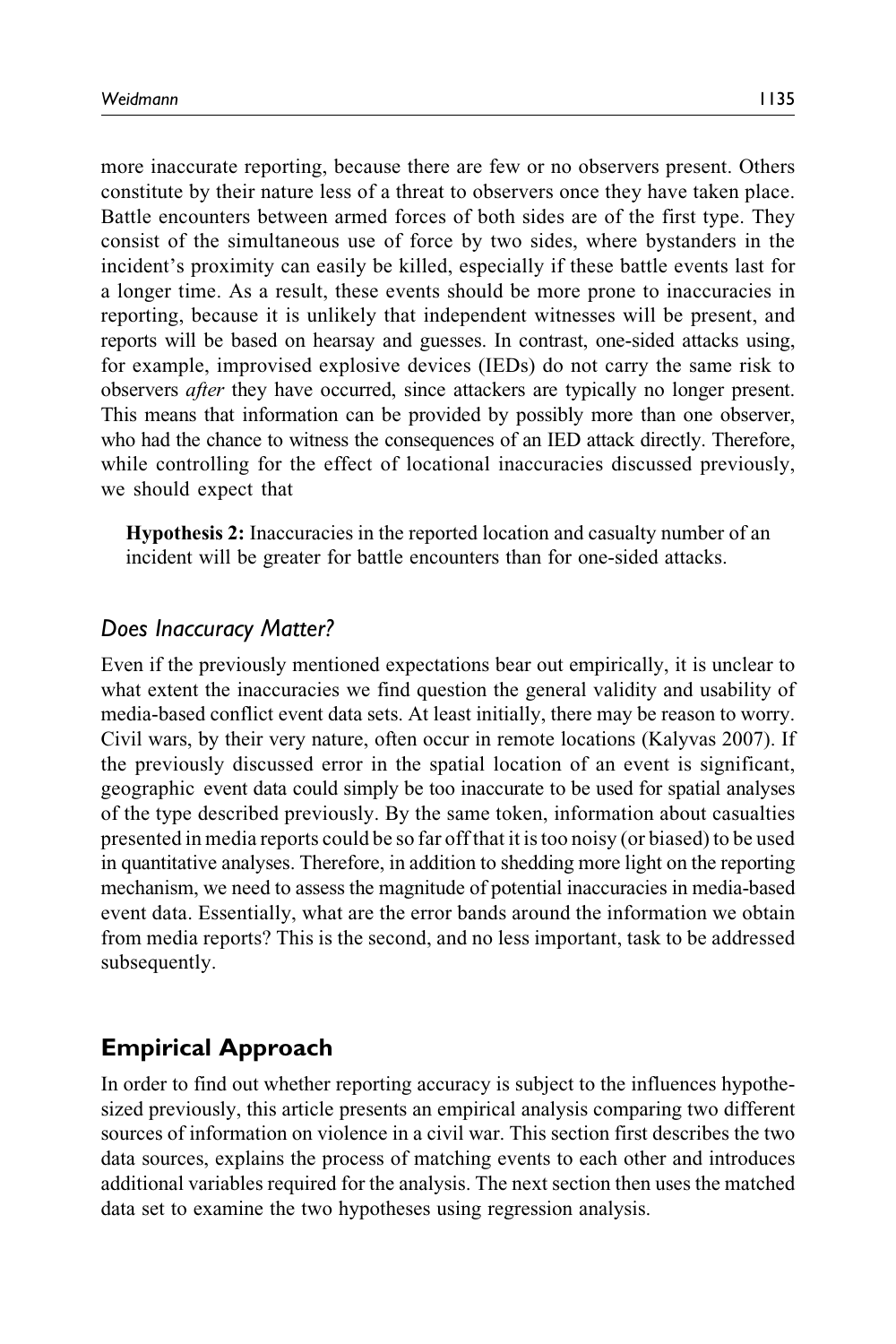## Matching Media-based Conflict Reports with Military Records

We assess the accuracy of conflict event data by linking event reports from a media-based event data set to the corresponding ones from military records. The latter are rarely available for research purposes, which limits this analysis to the conflict in Afghanistan for the years 2008 and 2009. The media-based event data used here are drawn from the GED, created and published by the UCDP at the Department of Peace and Conflict Research at Uppsala University. Note that the UCDP GED is not generally based on media reports alone; instead, it also draws on other sources such as NGO reports. However, the Afghanistan coding is entirely based on global media sources such as AP, AFP and Reuters, and thus serves as valid approximation of the violence we can observe through media sources. A complete and fully documented prerelease of the Afghanistan data was kindly made available for the purpose of this research. The data set includes individual observations of civil war violence in Afghanistan along with the spatial and temporal coordinates of the event. The included events are those between organized rebel groups (in Afghanistan, the Taliban) and military forces fighting on behalf of the government. In Afghanistan, the latter include the Afghan National Army and the Afghan National Police, but also foreign forces such as the US military and International Security Assistance Force (ISAF) Coalition forces. Only events in which at least one death occurred are included in the data set. The data for 2008 to 2009 consist of 2,027 observations.

The military data set used for comparison is the SIGACTS database for Afghanistan. This database collects all information on SIGACTS from US and coalition forces in a standardized format, which is used across many deployments in contemporary conflicts such as Afghanistan and Iraq (Berman, Shapiro, and Felter 2011). A SIGACT can be anything from minor events such as detainee transfers or observations of (nonviolent) insurgent presence, to major lethal incidents such as shootings or IED explosions. For that reason, the 2008 to 2009 coverage is very comprehensive, with 42,398 events for the two years, many of which, however, did not involve lethal violence. Each event is coded with date and time, as well as precise geographic coordinates. The latter is important for our purpose; since these coordinates are measured with GPS technology, their precision is—not surprisingly—several orders of magnitude higher than what media-based event data can achieve. Each event is assigned a different category. The three major categories are confrontations initiated by the insurgents (Enemy Actions), events initiated by coalition forces (Friendly Actions), and ''Explosive Hazards,'' which constitute mostly IED attacks. While the first two are two-sided confrontations (direct violence), the latter is a category of one-sided violence where the initiator is usually not present anymore at the time the device goes off. The events also come with a narrative of what happened during the reported incident, as well as casualty numbers, distinguishing between fatalities among foreign and Afghan forces, enemy (Taliban) fighters, and civilians. Since the latter were not consistently filled in the data set, we screened the narratives for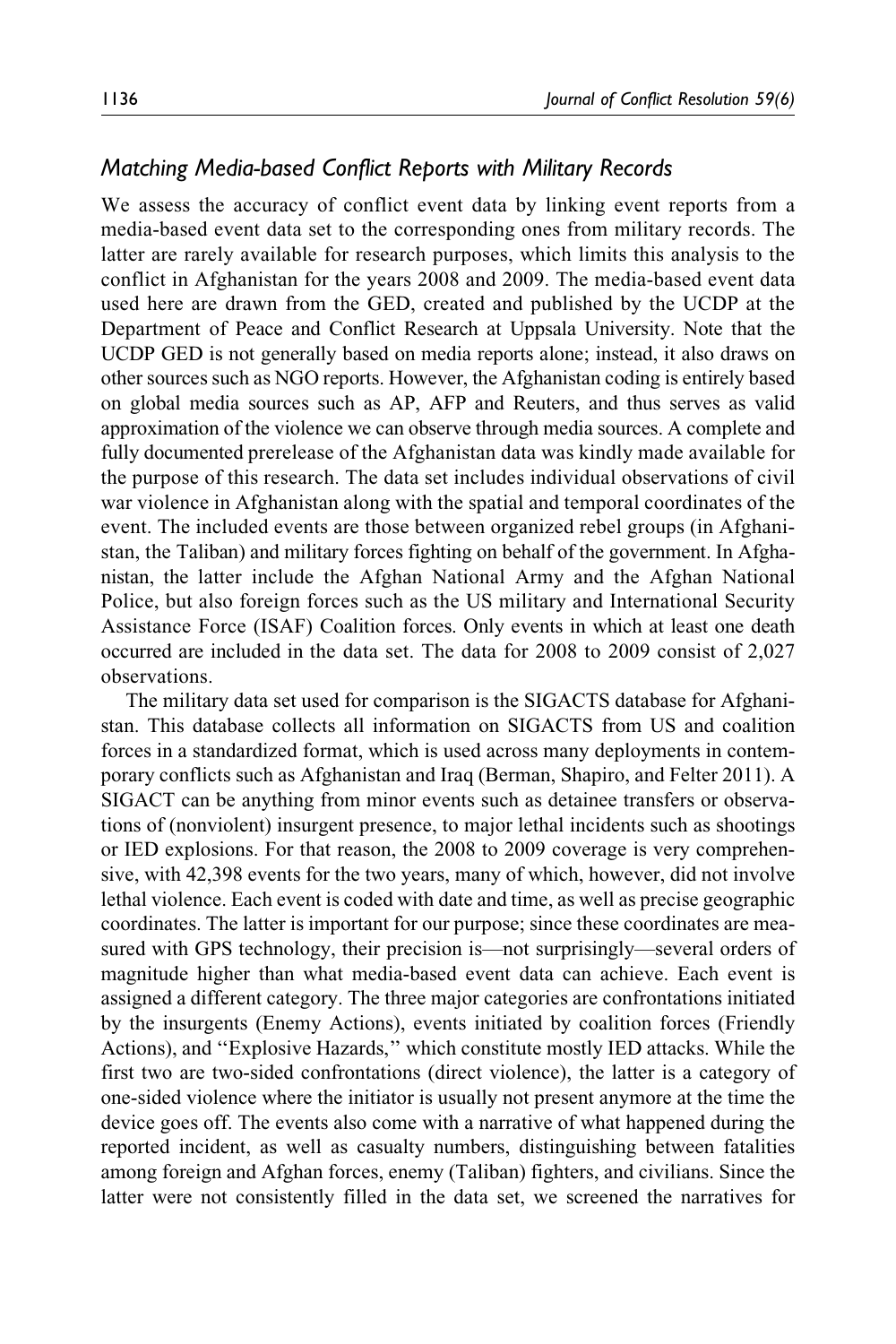information about casualties and updated the casualty columns accordingly.<sup>3</sup> The SIGACTS version is not complete in the sense that it gives a full picture of the events on the ground (Carpenter, Fuller, and Roberts 2013), and we do not expect it to be. Upon closer inspection, it becomes obvious that the database fails to include, for example, many US- or coalition-initiated events, such as targeted raids or airstrikes.

Important for our purpose, the database was not created for public reporting about military activity on the ground. Rather, it represents a data collection effort internal to the military, undertaken for reporting and assessment inside the organization and subject to internal standards of accuracy. This alleviates major concerns about biased reporting on the side of the military: since the data were not collected to scrutinize military actions in the public sphere, there is a lower probability that, for example, absolute numbers of casualties are systematically underreported. Nevertheless, there could be a tendency for the type of casualty to be biased in one direction. For example, it may be that if in doubt about the identity of a person killed in fight, soldiers tend to assume that it is a member of the Taliban rather than a civilian. However, even if this was the case, this would likely not affect our analysis, since media-based data sets typically include only the total number of people killed in an incident rather than the type of casualties. Potential biases in the reporting of an event's location are even less likely to occur in the SIGACTS data set, as there is no incentive to misreport the location of an incident. Also, military units are usually tracked by GPS, so the location of an incident is recorded using electronic equipment rather than manual entry.

Matching of the two data sets was done by going through the UCDP GED and retrieving the media report upon which the coding is based. The matching event in the SIGACTS database was then located by using event date and location as a starting point and then gradually increasing the spatial and temporal search radius until the corresponding event was found. In order for a match to be established, the information in the news report and the SIGACTS narrative had to agree on the nature of the event. As mentioned previously, due to the incompleteness of the SIGACTS database, we do not expect to find matches for each and every event included in the UCDP GED. Of the 2,027 GED events for 2008 to 2009, we were able to match slightly more than half  $(N = 1,077; 53$  percent). This clearly indicates that both data sets overlap only to a certain extent. However, since in this article we are not interested in the different selection mechanisms into each of the data sets but rather the accuracy of reporting, this is less relevant for the purpose of our study. For our comparison, all we need is a large enough sample of *matched* events, which is what the previously mentioned procedure generated. A short example helps illustrate the type of information contained in the data sets, as well as the matching procedure.

Table 1 presents a typical match of two incidents from the UCDP and SIGACTS data sets. The left column shows the UCDP coding of a Reuters report from May 23, 2008. According to the report, on that day a suicide attack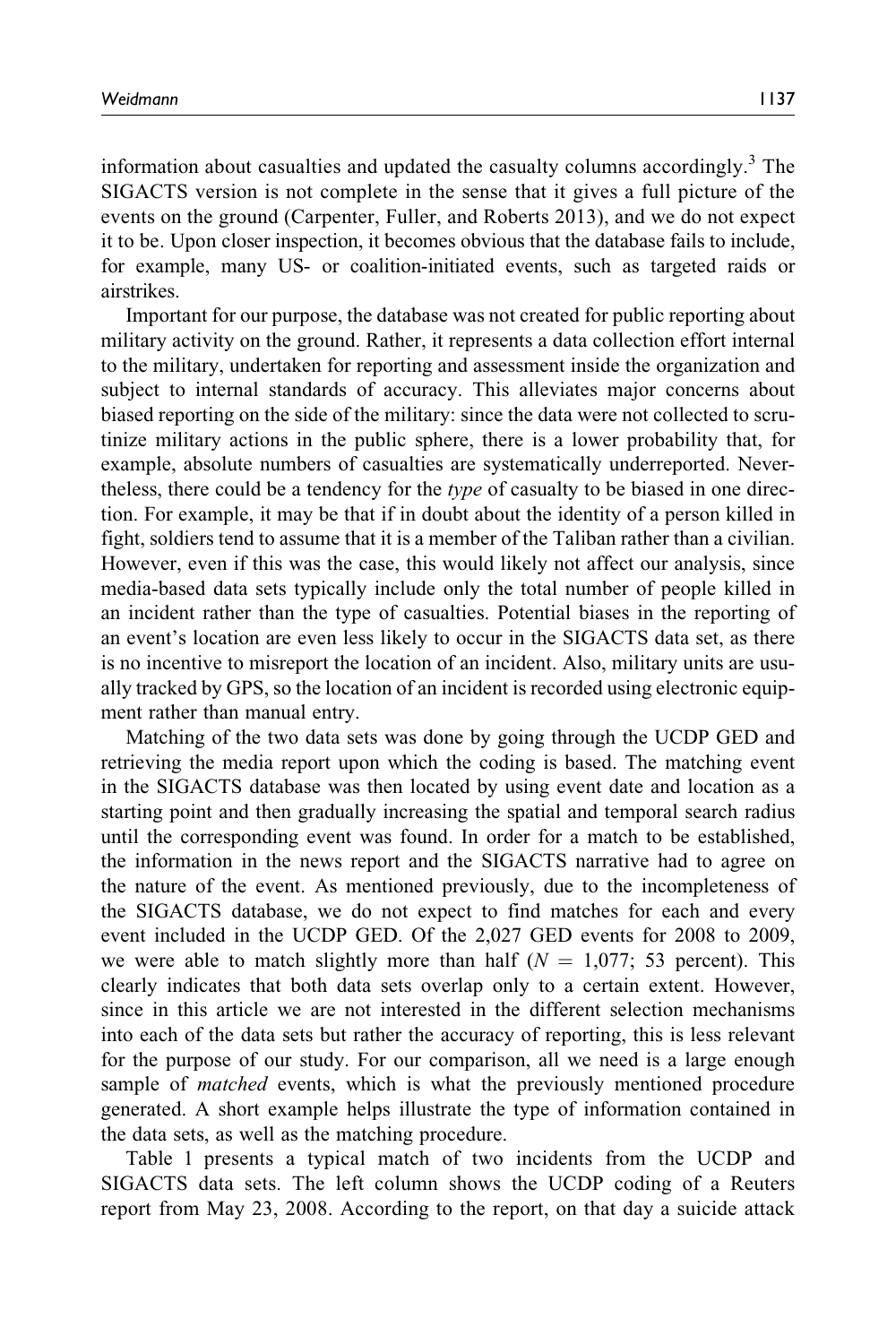| Data set               | <b>UCDP GED</b>                                                                                                                                                                                                                                                                                                                                                                                                                                                  | <b>SIGACTS</b>                                                                                                                                                                                                                                                                                                                                                                                                                                                                                                                                                                                          |
|------------------------|------------------------------------------------------------------------------------------------------------------------------------------------------------------------------------------------------------------------------------------------------------------------------------------------------------------------------------------------------------------------------------------------------------------------------------------------------------------|---------------------------------------------------------------------------------------------------------------------------------------------------------------------------------------------------------------------------------------------------------------------------------------------------------------------------------------------------------------------------------------------------------------------------------------------------------------------------------------------------------------------------------------------------------------------------------------------------------|
| Identifier<br>Date     | AFG-2008-1-327-210<br>May 23, 2008                                                                                                                                                                                                                                                                                                                                                                                                                               | 166506D5-EF51-B533<br>May 23, 2008                                                                                                                                                                                                                                                                                                                                                                                                                                                                                                                                                                      |
| Location               | Khost (Matun) district                                                                                                                                                                                                                                                                                                                                                                                                                                           | Mando Zayi district                                                                                                                                                                                                                                                                                                                                                                                                                                                                                                                                                                                     |
| Casualties 6<br>Report | Khost province<br>Khost, Afghanistan, May 23 (Reuters)<br>A suspected Taliban suicide bomber<br>killed one child and four Afghan<br>soldiers in an attack targeting an army<br>convoy on Friday, a provincial<br>governor's spokesman said.<br>$[\ldots]$<br>Five others, including four Afghan<br>soldiers, were wounded in the latest<br>attack, which came in the eastern<br>province of Khost, bordering<br>Pakistan, the spokesman Khaiber<br>Pashtun said. | Khost province<br>7<br>UNIT: ANA<br><b>TYPE: SUICIDE BOMBER</b><br>TIMELINE: PCC REPORTS THAT<br>ANA STRUCK A IED AT WB 7855<br>8769 AT 0430z, AWAITING BDA<br>UPDATE: AT 0520 WAS NOT A IED<br>IT WAS A SUICIDE BOMBER WITH<br>A VEST<br><b>UPDATE: 0526 2/D/2-506 REPORTS</b><br>THAT THE ANA STOPPED AT WB<br>7855 8769, A SUICIDE BOMBER;<br>PUSHED A CHILD IN FRONT OF<br>THE CONVOY TO GET IT TO<br>STOP OR SLOW DOWN<br>(UNCONFIRMED) WALKED UP<br>TO THIER VEH, AND DETO-<br><b>NATED HIMSELF</b><br>$[\ldots]$<br>SUMMARY: $7\times$ ANA KIA 3 $\times$ ANA<br>WOUNDED TAKEN TO SAL 3 $\times$ |
|                        |                                                                                                                                                                                                                                                                                                                                                                                                                                                                  | CIV LN WIA,: $(2 \times$ KIDS, $1 \times$ ELDER)<br><b>TAKEN TO KHOWST HOSPITAL</b>                                                                                                                                                                                                                                                                                                                                                                                                                                                                                                                     |

Table 1. Comparison of UCDP GED and SIGACTS Reports of a Suicide Bomb in Khost Province on May 23, 2008.

Note:  $ANA = Afghan National Army; BDA = battle damage assessment; IED = improved explosive$  $devices: VEH = vehicle.$ 

targeting a convoy occurred in Khost Province. The report mentions that in addition to the attacker, four Afghan soldiers and a child died as a result of the attack, bringing the death toll up to six. The report also mentions the source of information for the report, in the case the administration of Khost Province where the attack happened. The military report has many more details about the incident, but also shows the process of updating the report as more information is obtained. It starts with a specification of the military unit involved (Afghan National Army [ANA]) and the type of incident. The first report on the incident describes it as an IED attack and mentions that further information on damage (battle damage assessment [BDA]) is expected. This update arrives about an hour later and mentions that the incident was a suicide attack. Also, a more detailed description of the incident is given. The report ends with a summary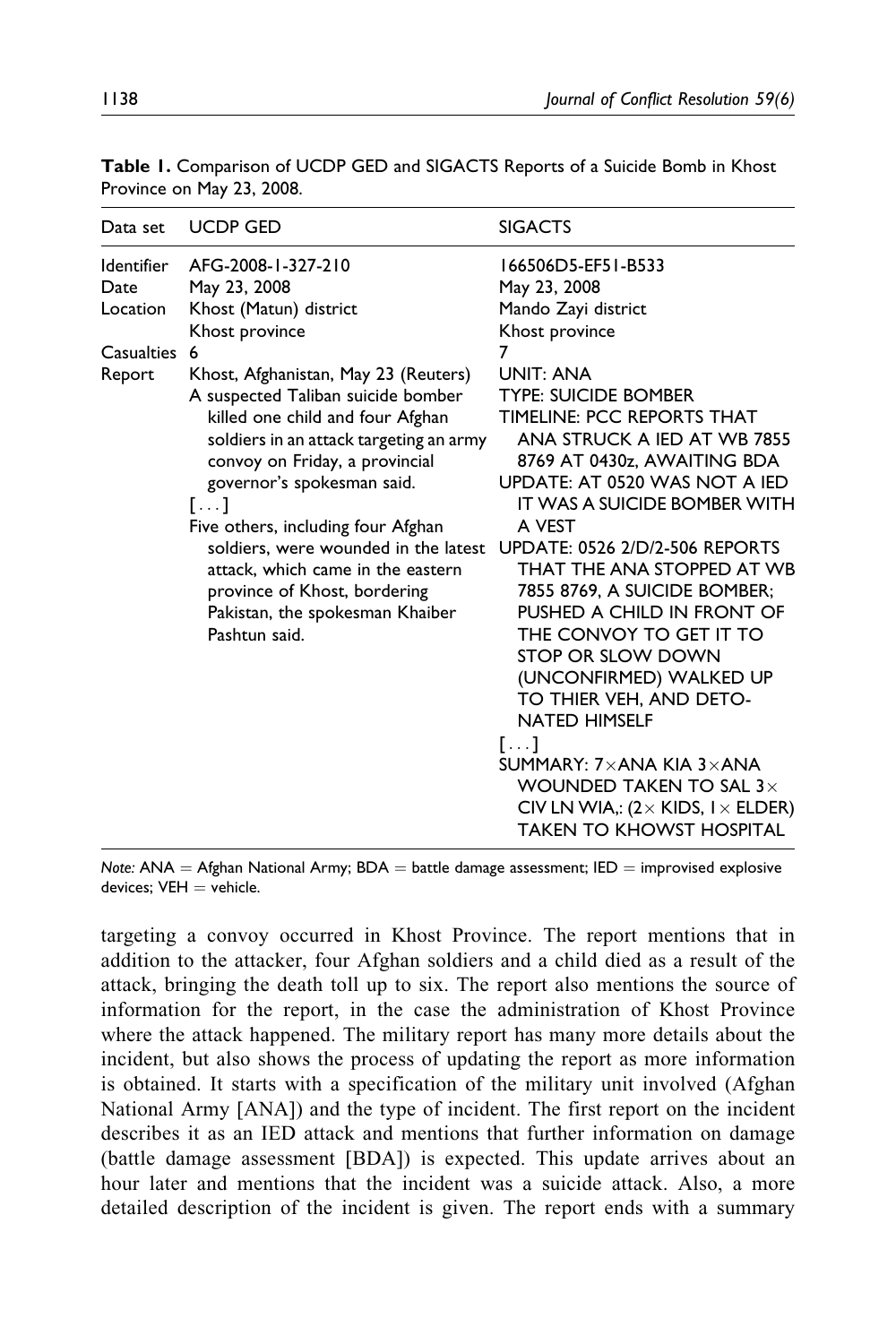of the casualties: seven members of the ANA were killed (killed in action [KIA]), three wounded (wounded in action [WIA]), and another three civilians were also wounded.

Overall, the reports agree to a large extent. Date and province correspond. However, the UCDP GED places the event in the district around the provincial capital, Khost (Matun) district. The correct location as given in the SIGACTS report is in the nearby Mando Zayi district, about ten kilometers from where the UCDP GED places the event. There is a small difference in the number of casualties. Whereas the media reports talks about six casualties (including the attacker), the SIGACTS report puts this number at seven (excluding the attacker). Remarkably, according to the military report, the child was not killed in the incident, as the media report claims. We do not know, however, if this difference is due to the media coverage making the event sound more sensational than it actually is, or the military's omission to accurately record the casualties. In sum, we see slight differences in reporting, both as regards the location and the number of casualties. The quantitative analysis presented in the next section will help us determine how these inaccuracies vary with remoteness of location and type of events and, ultimately, what the magnitude of these inaccuracies is.

### Variables

From the matched pairs of events described in the previous section, we create a set of variables for the statistical analysis presented subsequently. The dependent variables, inaccuracy in location and casualty estimates, are computed as follows. The first one is simply the (logged) distance between the actual location of the incident as given by the SIGACTS and the location that was assigned to the event by the UCDP GED—in other words, the spatial error in the mediabased conflict data set. Inaccuracy in casualty estimates is computed by comparing the GED's casualty numbers to those from the SIGACTS data set. It is important to note that the GED does not only provide a single estimate of this number (called the best estimate in the data set) but also an interval of this estimate, ranging from a low to a high number. This interval is included to capture the uncertainty in some media reports regarding casualties. Using this interval, we create a new variable, "casualties misreported," which takes a value of one if the SIGACTS casualty count falls outside the low–high range.

There are two types of explanatory variables we need. First, the remoteness of an event is measured in two ways: first, by its (logged) distance from the nearest major populated place, and second, by the population density at the incident location. The former is measured both for towns (population of at least 5,000) and cities (population of at least 25,000), relying on a data set of Afghan settlements released by the Central Statistical Office and revised by Jason Lyall. According to the first hypothesis, this distance should have a positive effect on each of the two dependent variables. Alternatively, we also use population density for operationalizing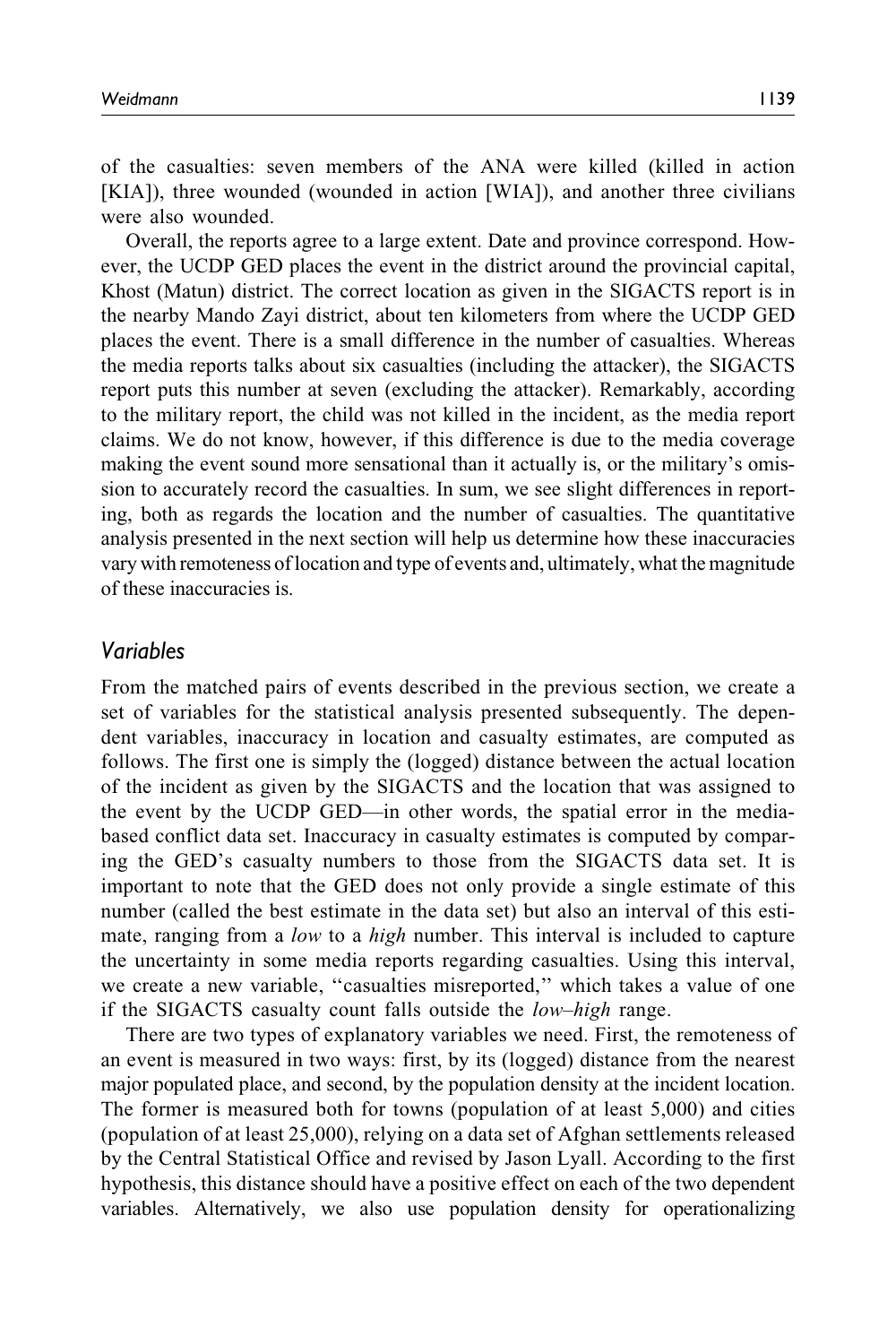|                             | Model I          | Model 2          | Model 3           |
|-----------------------------|------------------|------------------|-------------------|
| Distance nearest town (log) | $0.41*** (0.03)$ |                  |                   |
| Distance nearest city (log) |                  | $0.39***(0.04)$  |                   |
| Population density (log)    |                  |                  | $-0.19***$ (0.02) |
| Explosive hazard            | $-0.24**$ (0.09) | $-0.27**$ (0.09) | $-0.33***$ (0.09) |
| (Intercept)                 | $8.47***$ (0.20) | $8.39*** (0.21)$ | $10.32***(0.24)$  |
| N                           | 1.077            | 1.077            | 1.077             |
| <b>BIC</b>                  | 4,256.50         | 4,333.03         | 4,323.61          |
| log L                       | $-1,68$ .41      | $-1,719.67$      | $-1,714.96$       |

Table 2. Linear Regression Results. Dependent Variable: Logged Distance between Reported and Actual Location of an Event.

Note: Province fixed effects not shown.  $BIC =$  Bayesian Information Criterion. \*Significant at  $p < .10.$  \*\* $p < .05.$  \*\* $p < .01.$ 

remoteness, using the spatial population raster data set LandScan (Oak Ridge National Laboratory 2008). Fewer people at the incident location should be related to higher inaccuracies, so we expect population density to have a negative effect. Second, we use the event category from the SIGACTS data set, which distinguishes between indirect violence (Explosive Hazards) and battle events (Enemy Action and Friendly Action). Using the former as the baseline, we expect the accuracy of reporting to be higher (i.e., lower error) for events of indirect violence.

## **Results**

The following sections report on the results of our analyses with the matched pairs of events from the two data sets. First, we present regression results showing whether our theoretical expectations about the accuracy of reporting in conflict regions bear out empirically. Second, we conduct a descriptive investigation of the magnitude of the inaccuracies found in media-based event data set, in order to address potential concerns about the general usability of these data sets in empirical investigations.

## Explaining Inaccuracy

Using regression analysis, we test whether the GED's inaccuracies in the spatial location and the number of casualties are systematically related to the remoteness of the incident's location and its type. We use linear regression with spatial error as the dependent variable (models 1–3), and logit models with the ''casualties misreported'' variable (models 4–6). All models include province fixed effects (not shown) to net out potential effects of uneven reporting across the country. Table 2 presents the results.

Models 1 through 3 provide support for Hypothesis 1. The first two models show that distance to the nearest major settlement (our first indicator for remoteness) is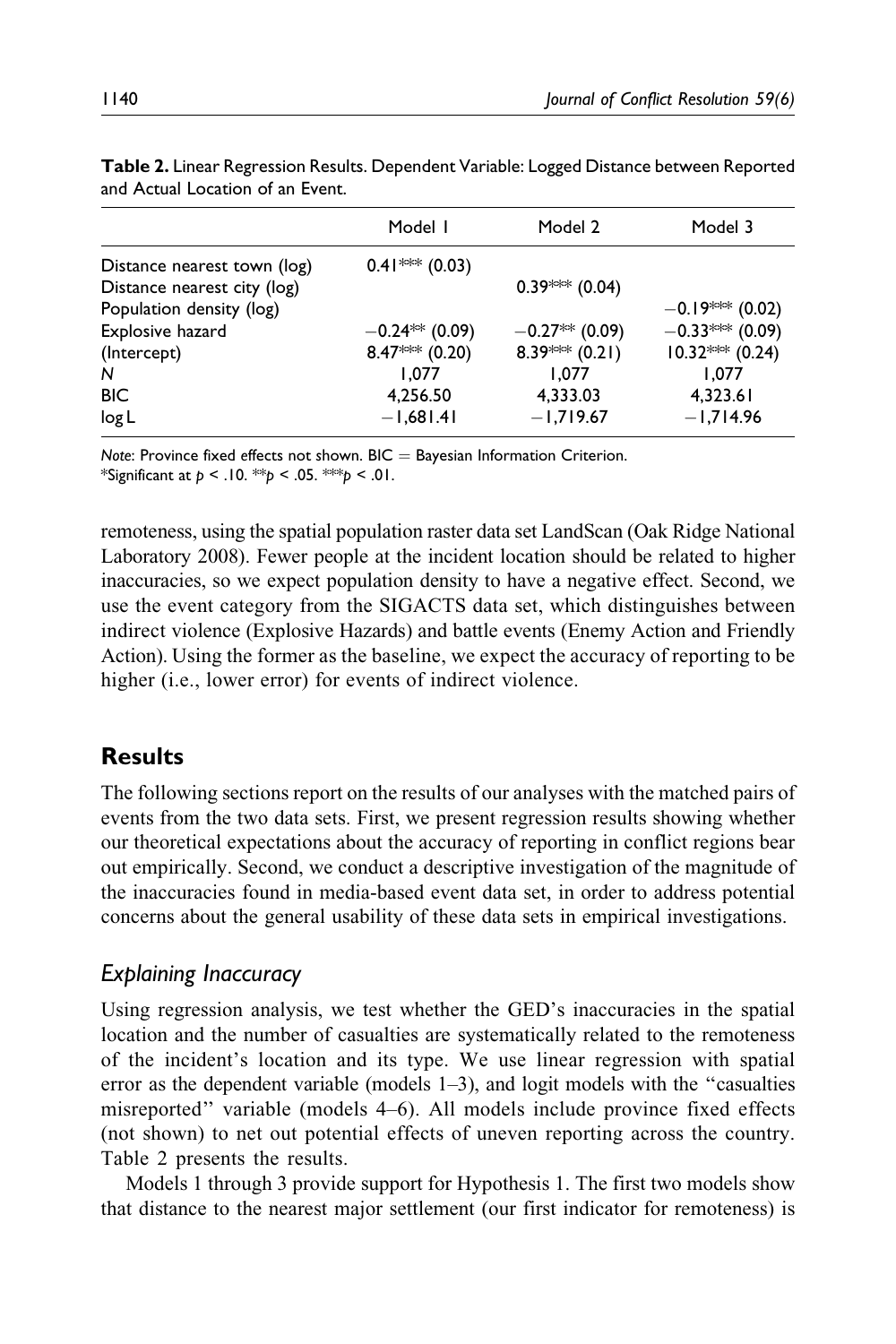|                             | Model 4           | Model 5           | Model 6           |
|-----------------------------|-------------------|-------------------|-------------------|
| Distance nearest town (log) | 0.01(0.05)        |                   |                   |
| Distance nearest city (log) |                   | $-0.04(0.06)$     |                   |
| Population density (log)    |                   |                   | $-0.00(0.03)$     |
| Explosive hazard            | $-0.68***$ (0.14) | $-0.70***$ (0.14) | $-0.69***$ (0.14) |
| (Intercept)                 | 0.44(0.32)        | 0.52(0.32)        | 0.49(0.37)        |
| N                           | 1.077             | 1.077             | 1.077             |
| <b>BIC</b>                  | 2,125.91          | 2,125.44          | 2,125.96          |
| Log L                       | $-616.11$         | $-615.88$         | $-616.14$         |

Table 3. Logit Regression Results. Dependent Variable: Casualties Misreported (0/1).

Note: Province fixed effects not shown.  $BIC =$  Bayesian Information Criterion. \*Significant at  $p < .10$ . \*\* $p < .05$ . \*\*\* $p < .01$ .

positively related to the spatial error in the GED. This effect applies independently of what size of settlement we look at (towns or cities). In other words, the farther away from the nearest major settlement an incident is located, the higher the spatial error: roughly tripling the distance to the nearest town or city increases the spatial error by about 1.5 kilometers. Model 3 uses a different operationalization, population density, as the independent variable. According to the results, a higher population density decreases the error, which also supports Hypothesis 1. Tripling population density roughly decreases the spatial error by about 1.2 kilometers. Models 1 through 3 also support Hypothesis 2, since events of indirect violence (Explosive Hazard) exhibit a significantly lower spatial error than direct encounters (the baseline category). This difference is relatively large, reducing the error by about 30 percent. In sum, the results provide evidence that supports the impact of the number of potential observers on reporting accuracy: if location and type of event permit more observers to witness an incident, the error in the reported location is significantly lower.

Models 4 through 6 (Table 3) use logistic regression with a dummy for misreported casualties as the dependent variable. Again, different operationalizations of remoteness as well as event type are used as independent variables. Surprisingly, remoteness seems to have no effect on the quality of casualty numbers in event reports: none of the three variables has a significant effect in the expected direction. However, Explosive Hazard events are again subject to significantly lower errors in the reporting of casualties, as we expected. $4$  Why would remoteness of an event affect the reported location, but not the accuracy of casualty numbers? One reason could be that the casualty number, in contrast to location, is politically sensitive information. So when journalists report about an event, they may actively seek confirmation of this sensitive information from other sources (including the military), but not for relatively unimportant information (location). This is why remoteness may affect locational accuracy (as we have shown previously), but not the accuracy of casualty reports.<sup>5</sup>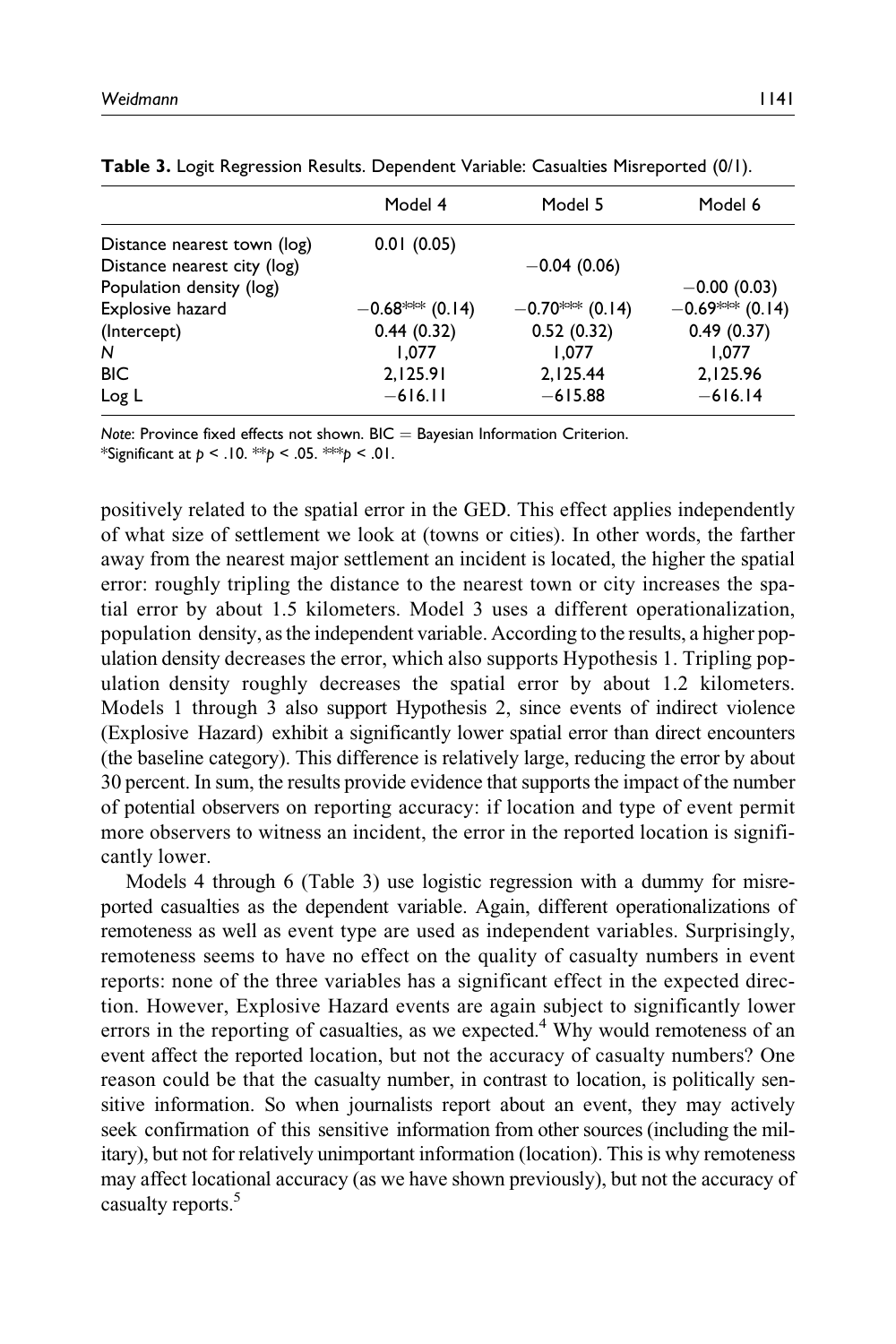

Figure 1. Spatial error map for georeferenced conflict events.

Note: The lines connect referenced and actual locations. Color intensity is scaled by length, such that longer lines (larger error) are more visible.

## The Margins of Error in Media-based Data Sets

In the previous section, we have shown how remoteness and the type of an incident affect the accuracy of media reports, and we have seen that systematic effects do exist. However, the overarching question is how the identified variation in accuracy affects the usability of media-based event data sets for quantitative analyses. As argued previously, event data set generation based on news reports is a powerful and frequently employed approach. In the light of the previously mentioned findings, is this approach viable? This section uses the matched sample of 1,077 events from the UCDP GED and the SIGACTS data set to find out. Our comparison starts with the first measure of error introduced previously, the spatial error between the reported and the actual location of an event. Is the information provided in news reports sufficiently accurate to attach precise spatial coordinates to an event? What is the magnitude of error we should expect? Figure 1 shows an error map of the matched event pairs in the data set. Each line connects the location that the UCDP GED assigns to an event to the actual location obtained from the SIGACTS data set. The lines are shaded such that longer ones appear better visible.

At first glance, the map draws our attention to the fact that for some events, the spatial error in their location is considerable. The long lines connect locations in completely different parts of the country, in one case up to a distance of more than 600 kilometers apart. However, the map does not reveal the fact that the great majority of lines is actually very short and does not really show up on the map. Therefore,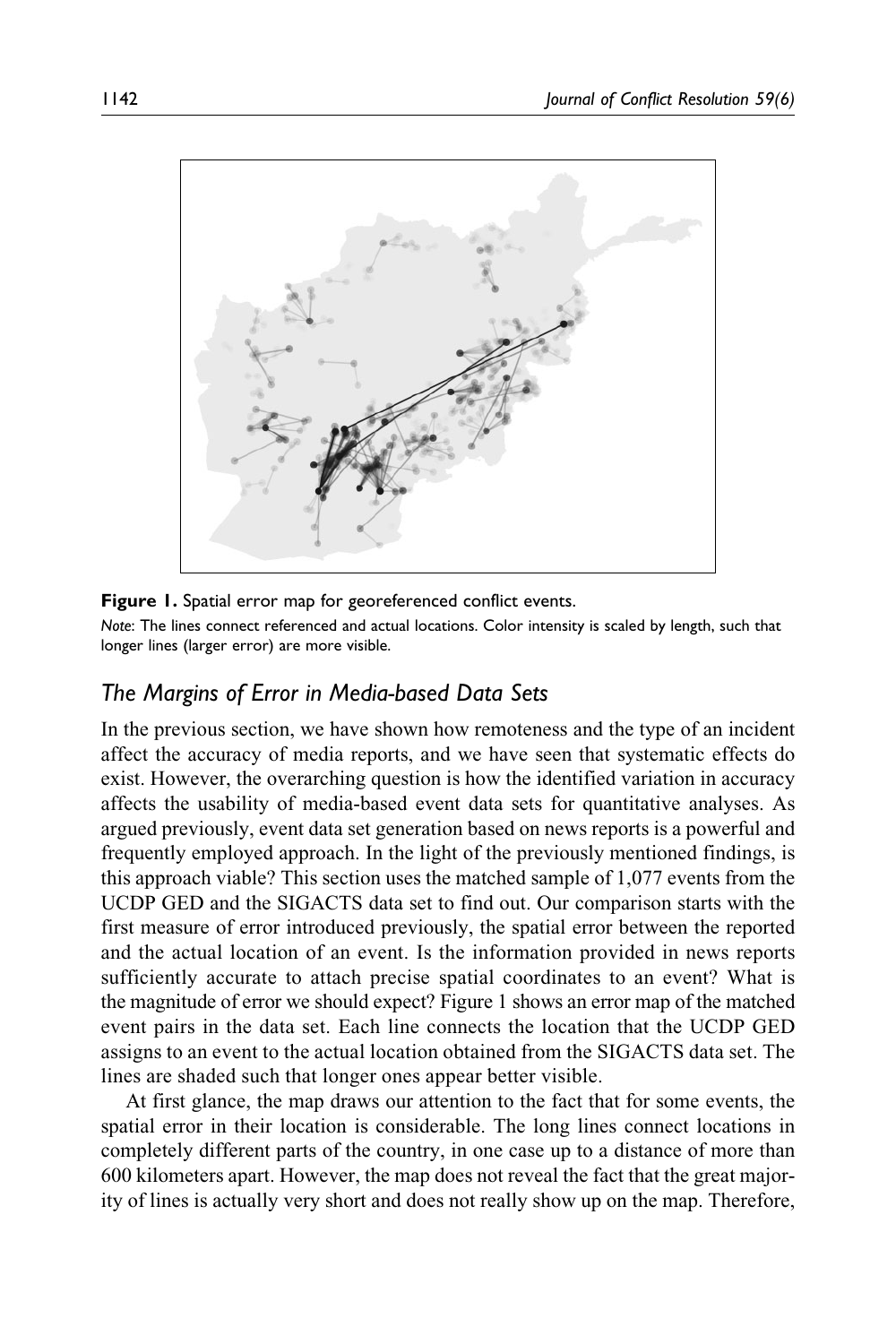

Figure 2. Cumulative distribution of the spatial error in the media-based event data set.

a plot of the distribution of the spatial error (the distance between the referenced and the actual location) is more revealing. Figure 2 shows the cumulative distribution of the spatial error in the data set of matched pairs.

Figure 2 presents a much less concerning picture of the spatial error in the mediabased data set. About 80 percent of the events are located within 50 kilometers of the where they actually occurred, which roughly corresponds to the diameter of the average district in Afghanistan (area of about 2,000 sq. km). Thus, we note that the spatial error of media-based event data sets is roughly in the same order of magnitude as the size of a district. In other words, we should expect the accuracy of media-based event data to be approximately correct when it comes to identifying the district where an event occurred, but not more precise than this. An additional test confirms this. If we compare the administrative district an incident actually occurred in to the one where the media-based data set puts it, we find that slightly more than 80 percent are referenced to the correct (63.4 percent) or one of the neighboring districts (18.6 percent). At a slightly larger scale, the UCDP GED is almost perfect when it comes to locating events in the correct province: in 98.14 percent of all matched pairs, the actual and referenced provinces correspond.

Based on the previously mentioned results, it seems that we can trust media-based event data sets approximately down to the level of districts, but not below. Thus, spatial analyses using these data should take this account by limiting the spatial resolution at which they operate. Using the district level seems to be within a reasonable range (Weidmann and Ward 2010). Also, spatial approaches that use artificially created cells (a so-called fishnet) should not attempt to go below a size of about 50 kilometers by 50 kilometers when using media-based event data. Many of these fishnets employ this resolution or stay well below (Buhaug and Rød 2006;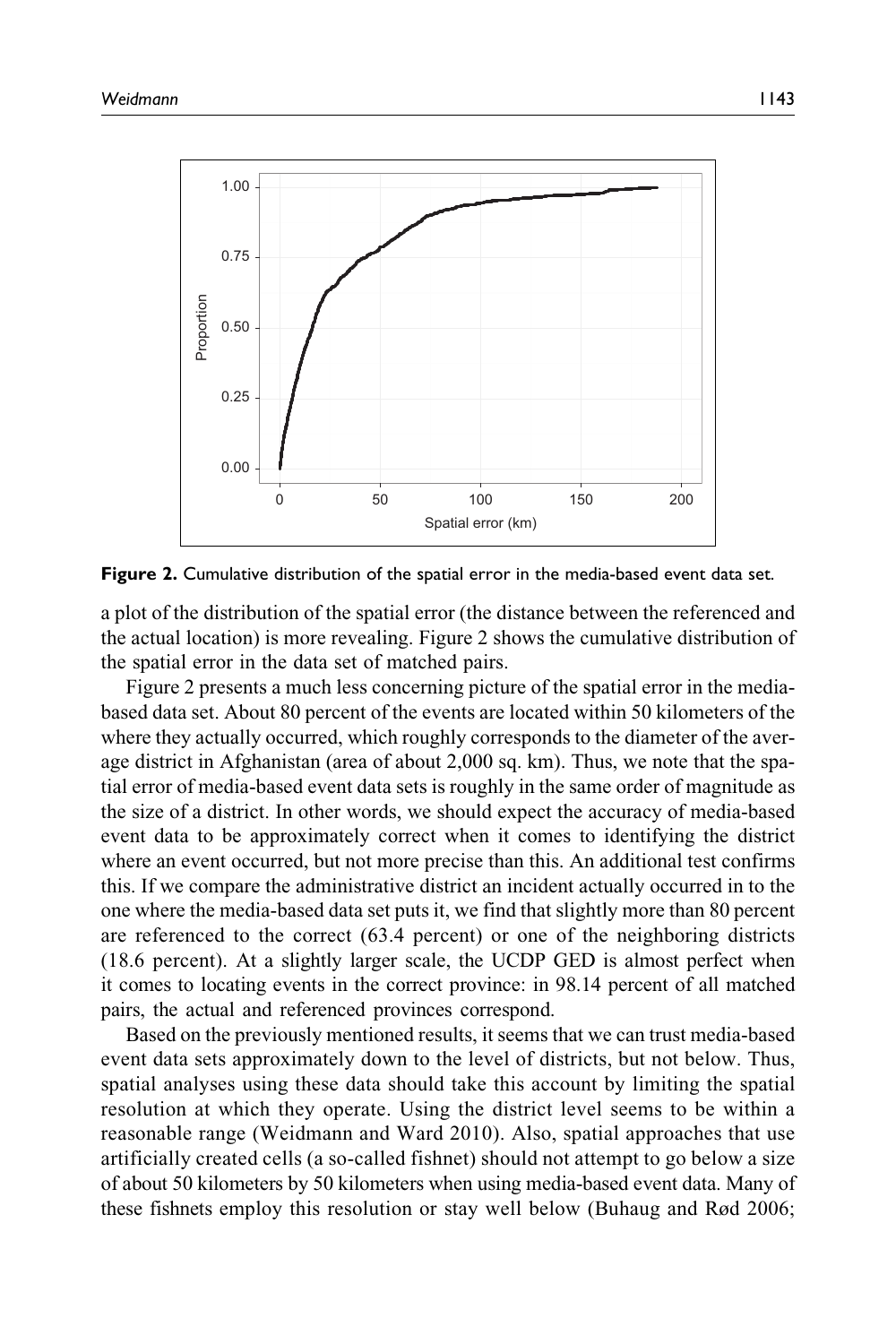

Figure 3. Comparison of casualty numbers from the UCDP GED and the SIGACTS data set (left area of the histogram: UCDP reports a higher casualty number than the SIGACTS, center: the numbers correspond, right: UCDP reports a lower casualty number). Note:  $UCDP = Upps$ ala Conflict Data Program; GED = geo-referenced event data set; SIGACTS = significant activities.

Tollefsen, Strand, and Buhaug 2012), leaving us with a high level of confidence that an event referenced to a cell actually occurred there. Others, however, seem to be too fine-grained in comparison to the spatial error inherent in media-based data sets. For example, a cell size of 8.5 kilometers by 8.5 kilometers is probably too small (Hegre, Østby, and Raleigh 2009; Raleigh and Hegre 2009): according to Figure 2, less than 30 percent of all events will be referenced to the cell in which they actually happened. In sum, these results can alleviate potential concerns to a great extent: if we take into account that media-based event data come with a certain amount of locational uncertainty—which is roughly within a range of 50 kilometers—the spatial information is precise enough for most analyses.

## The Severity of Events

A second possible concern discussed previously is the distortion of casualty numbers in different reports about a single event. Using the matched pairs of events from the UCDP GED and the SIGACTS, we can find out to what extent these potential issues arise. Similar to the approach introduced previously, casualty numbers are coded as "corresponding" if the SIGACTS casualty count is within the low–high interval given by the GED, as an ''underestimation'' if the SIGACTS count is higher than the UCDP's high estimate, and as an ''overestimation'' if the SIGACTS count is lower than the GED's low estimate.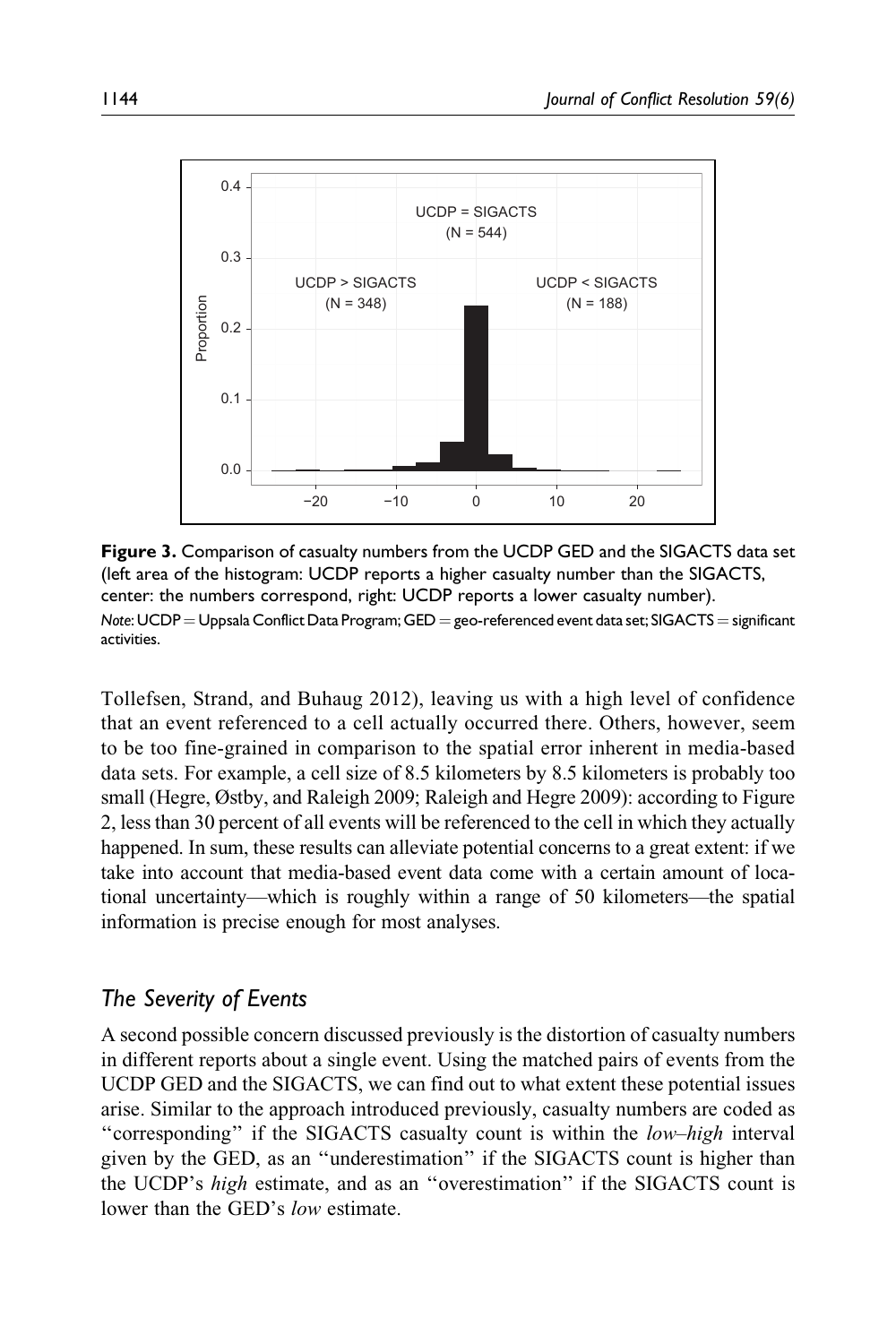Figure 3 displays a histogram of the differences in the casualty numbers.<sup>6</sup> In about 50 percent of all cases ( $N = 544$ ), the casualty estimates correspond, such that the ''true'' casualty number reported in the SIGACTS data set is within the interval given in the  $GED$ .<sup>7</sup> We also see that there are a number of under- and overestimations. As we would have expected, there is a slight tendency for the media-based data set to report higher casualty estimates, but it is not very pronounced in the light of the high number of correspondences we find. However, Figure 3 not only shows the direction of reporting, that is, whether the GED reports the same casualty numbers as the SIGACTS or whether it over or underreports. But, what is the magnitude of misreporting? Are the underreported number off by a much larger amount as the overreported ones? A quick look at Figure 3 does not confirm this suspicion. The magnitude of misreporting (the difference between media-reported and military estimates) is roughly the same, regardless of whether we see under- or overreporting: in both cases, the difference has a median of two, and roughly the same average (4.33 and 3.01).

In sum, our results can also alleviate some concerns about casualty reporting at the event level across different sources. We see an almost perfect correspondence in about half of all cases, and if deviations exists, they are mostly small. Also, we see no clear trend that media-based sources consistently report higher casualty numbers than the military. While there is a slightly higher number of cases with overreporting, the magnitude of this effect remains moderate and is no different from the error in the opposite direction. However, these results are based on a subset of cases that exist in both data sets. Therefore, what our results suggest is that casualty numbers in media reports do not seem to be too far off if an event is reported. We cannot conclude that media reports pick up most of the violence, and can therefore serve as reliable sources to estimate overall conflict severity. If we do not have a data set with comprehensive coverage—as may be the case for the majority of conflicts—selective inclusion of casualties across data sets remains a major problem (Ball, Spirer, and Spirer 2000).

# Conclusion

This article has attempted to achieve two goals. First, it aims to identify systematic variation in the quality of media reporting on conflict. Focusing on ''hard facts'' of an incident, it argues that remoteness and type of an event affect the accuracy of reporting. Second, it tries to assess the implications this has for the creation of event data collections based on news reports. Since a number of ongoing projects rely on this data source, it is necessary to scrutinize the potential problems that could arise from using it. The empirical analysis relies on matching event reports from a mediabased data set to one based on military records. In the sample of matched events, differences across sources were computed both as regards the location of an incident and the number of casualties. Statistical analysis largely supports not only the expectation that remoteness negatively affects accuracy, but also that incidents of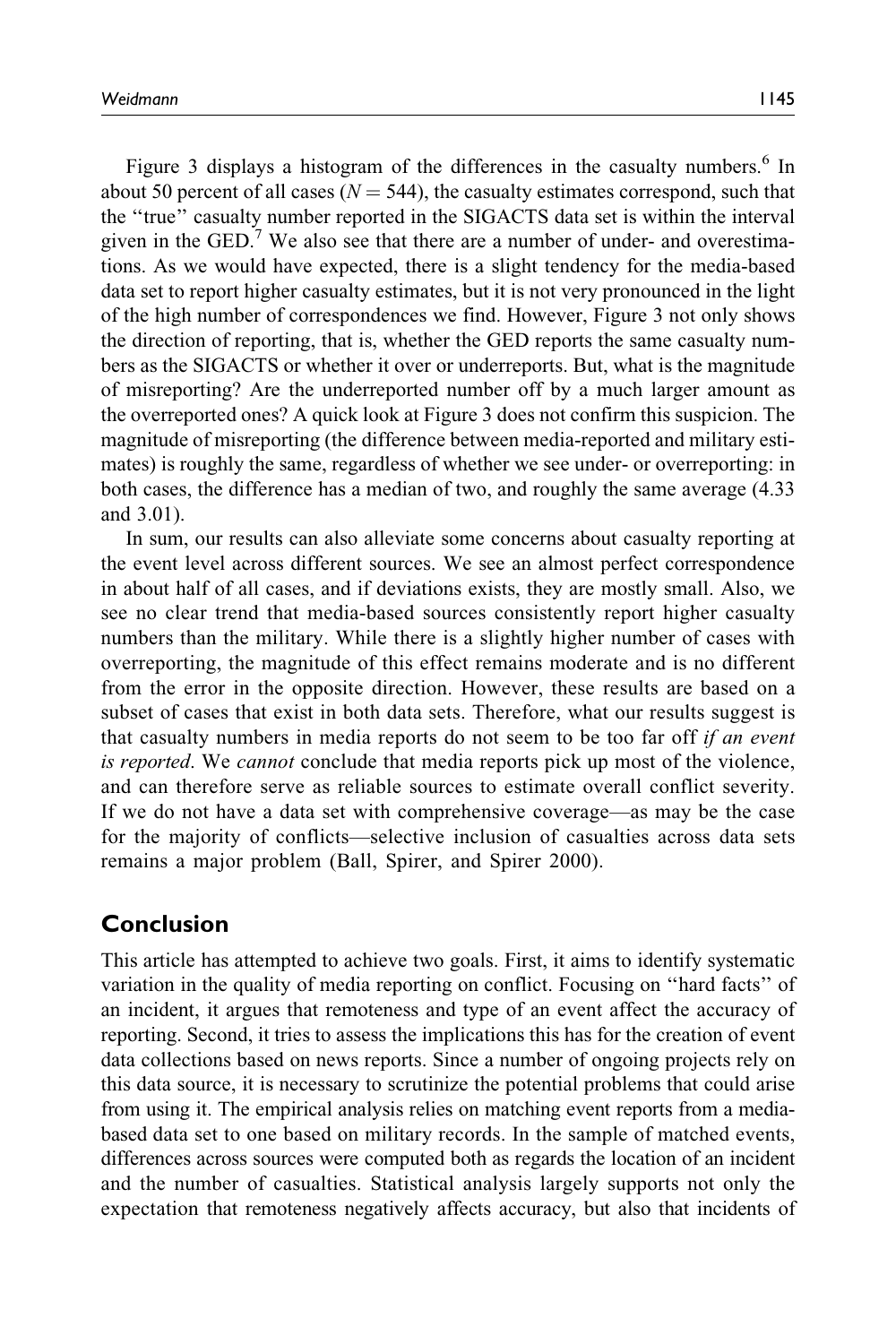indirect violence are subject to a lower error in reporting as compared to those of direct violence. However, additional analyses on the magnitude of these errors show that it remains within reasonable limits. Locational information in media reports is accurate roughly at the level of districts, but not below. Casualty numbers are reported with a high level of precision, and under- versus overreporting is roughly balanced and low in magnitude. In sum, this suggests that media-based event collections can serve as valuable bases for empirical research, if these limits of precision are taken into account.

The availability of both a media- and a military-based event data set makes the Afghanistan conflict one of the few opportunities for a data set comparison such as the one presented here. In fact, Afghanistan may even serve to establish a lower boundary on the error present in the former: due to the large presence of international forces and the continuously high levels of violence, the conflict has been in the spotlight for many years. Also, the apt use of international media by all sides in the conflict means that what is portrayed in the media may be an unusually accurate picture of the conflict, as compared to other wars with much less international presence and therefore, media coverage. If media reporting in Afghanistan is, on average, better than for other conflicts, we should assume that reporting inaccuracies in other conflicts are of similar magnitude or higher.

Nevertheless, there are several points of caution. First, as mentioned previously, our analysis applies to ''hard facts,'' that is, relatively well-defined characteristics of violent incidents. Reporting biases may be much more severe if we are interested in less clearly recognizable features, such as the initiator of an event or the nature of violence used. For these characteristics, information contained in media reports may either suffer from considerable interpretation on the reporter's side or may simply be too sparse to let the coder verify that a particular characteristic applies or not. The usual advice given under these circumstance—to triangulate different sources (Davenport 2010)—is particularly difficult to follow in the context of civil war, where different reports are oftentimes impossible to obtain. Therefore, the limitation to ''hard facts'' employed by many event data sets is reasonable. Second, no source is without problems, which certainly applies to the SIGACTS used as reference category in this analysis. As argued previously, the SIGACTS database was never designed for public distribution, so the incentives for biased reporting in favor of the military may be low. Still, bias could exist in particular when it comes to casualty estimates, but should be low (or almost zero) when it comes to the reported location of an event. For that reason, the results with respect to location may stand on firmer ground than results on casualty numbers. Finally, our analysis is based on two years' worth of coverage for a single conflict, which may raise concerns about generalizability. However, the quality of casualty and location reporting given in news reports should hardly differ across cases, which should give us some confidence that the findings hold more generally. Still, limitations could arise from our use of a military data set for comparison. Therefore, alternative validations of this kind should be conducted using firsthand accounts from other sources.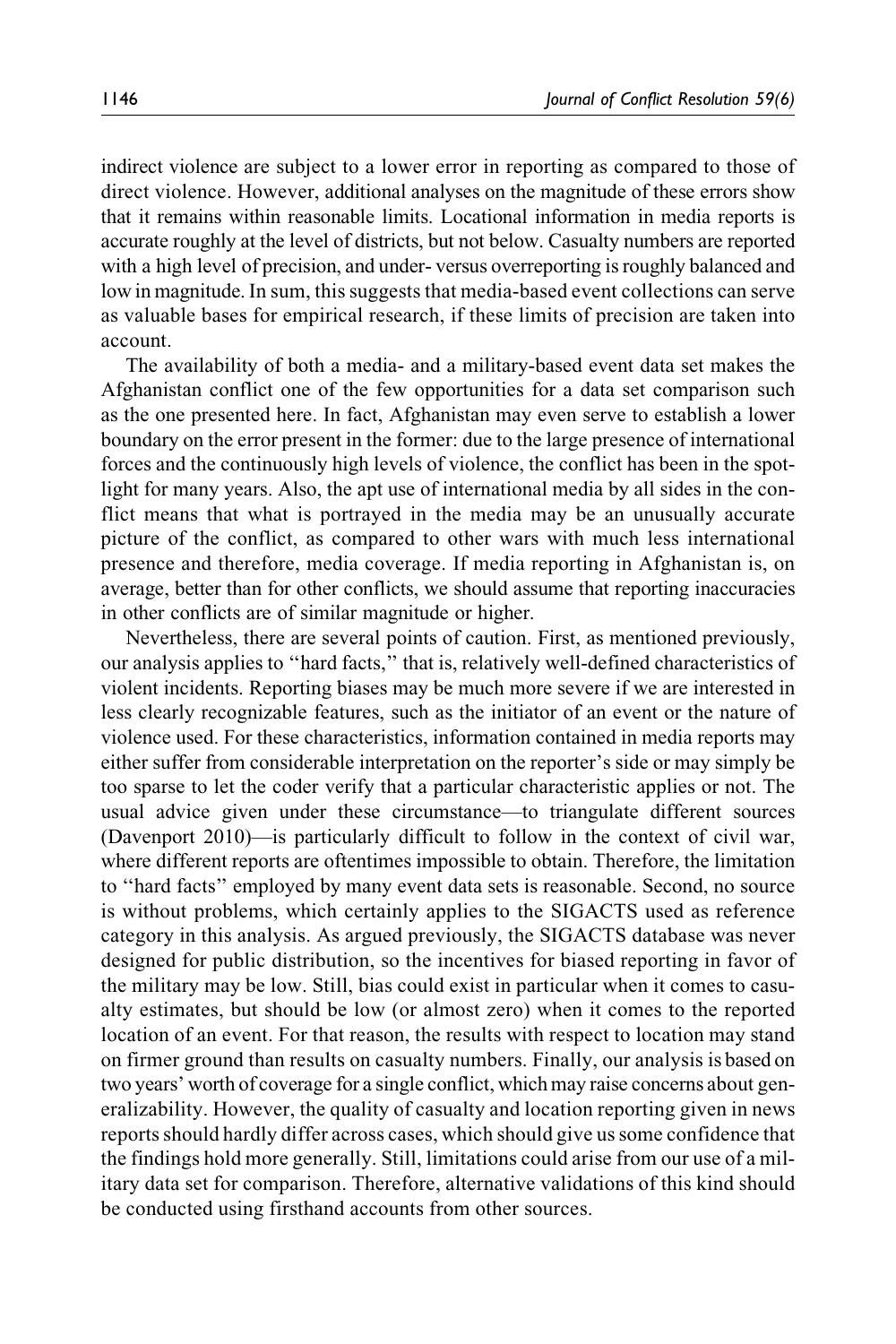While encouraging for the development of media-based event collections, more research will have to be done into the quality of media-based event data. First and foremost, research has to address the selection problem: what is reported in the news, and what is left out? While we have shown that if an incident is reported, the quality of this reporting is, on average, surprisingly good, there may still be many events that are simply left out of the picture. Thus, future research has to determine how events are selected into the news and what effects this selection may have on the results we derive from media-based event data. However, with more and more attempts to assess data quality in conflict research, this important effort should soon be underway.

## Author's Note

Jason Lyall kindly gave permission for his updated Afghanistan settlements data set to be used for the purpose of this analysis. Replication data are available from http://thedata.harvard.edu/ dvn/dv/nilsw.

## Acknowledgment

Thanks to Magnus Öberg, Jesse Hammond, and participants at the "Ethnicity and Conflict" Workshop at Uppsala for comments and suggestions and to Sabine Otto for excellent coding assistance. The author gratefully acknowledges support from the UCDP by making an early version of their Geo-referenced Event Data set (GED) available to the author.

## Declaration of Conflicting Interests

The author declared no potential conflicts of interest with respect to the research, authorship, and/or publication of this article.

#### Funding

The author disclosed receipt of the following financial support for the research, authorship, and/or publication of this article: This research is supported by the Alexander von Humboldt Foundation (Sofja Kovalevskaja Award) and by the EU FP7 Marie Curie Zukunftskolleg Incoming Fellowship Program, University of Konstanz (grant no. 291784).

## **Notes**

- 1. By ''hard facts,'' I mean those that are less subject to interpretation by an observer.
- 2. The data set was released by WikiLeaks as ''Afghanistan War Diary.''
- 3. While declassified versions of the SIGACTS database exist, they do not include the incident narratives, which are central to this project. This is why we resort to the SIGACTS version published by WikiLeaks in June 2010.
- 4. An alternative explanation for this finding could be that Explosive Hazard events involve more civilian casualties, which may raise media attention. However, this suspicion does not bear out empirically; including a dummy for  $\geq 1$  civilian casualties does not alter the results of models 4 through 6.
- 5. The lack of variation in remoteness due to clustering of matched events in urban areas is not an explanation for the lack of an effect. Matched events vary considerably as regards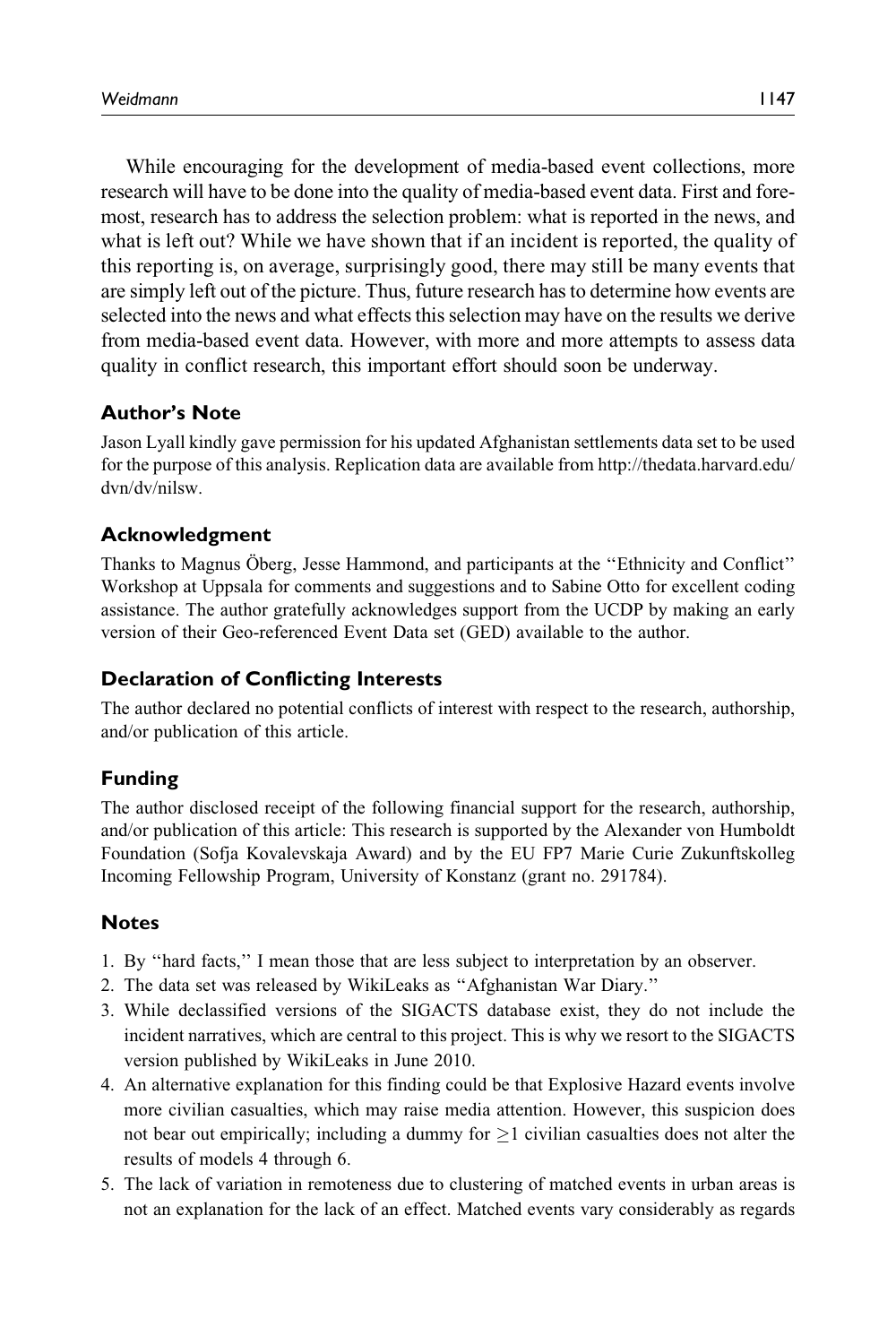remoteness; the median matched event is located about eleven kilometer away from the nearest town, and almost fifty kilometer away from the nearest city.

- 6. The difference is zero if the SIGACT count c(SIGACTS) is within the [low, high] interval given by the GED;  $c(SIGACTS)$  – low if  $c(SIGACTS)$  < low, and  $c(SIGACTS)$  – high if  $c(SIGACTS)$  > high. Three outliers truncated to improve graphical presentation.
- 7. In 456 of the 544 events, the UCDP's point estimate (best) corresponds perfectly to the SIGACTS casualty estimate.

#### References

- Ball, Patrick, Jana Asher, David Sulmont, and Daniel Manrique. 2003. ''How Many Peruvians Have Died? An Estimate of the Total Number of Victims Killed or Disappeared in the Armed Internal Conflict Between 1980 and 2000.'' Report, American Association for the Advancement of Science (AAAS). Available at [https://www.hrdag.org/wp-content/uploads/](https://www.hrdag.org/wp-content/uploads/2013/02/aaas_peru_5.pdf.) [2013/02/aaas\\_peru\\_5.pdf.](https://www.hrdag.org/wp-content/uploads/2013/02/aaas_peru_5.pdf.)
- Ball, Patrick, Herbert F. Spirer, and Louise Spirer, eds. 2000. Making the Case: Investigating Large Scale Human Rights Violations Using Information Systems and Data Analysis. Washington, DC: American Association for the Advancement of Science (AAAS) Science and Human Rights Program.
- Berman, Eli, Jacob N. Shapiro, and Joseph H. Felter. 2011. ''Can Hearts and Minds Be Bought? The Economics of Counterinsurgency in Iraq.'' Journal of Political Economy 119 (4): 766-819.
- Buhaug, Halvard, and Jan Ketil Rød. 2006. ''Local Determinants of African Civil Wars, 1970-2001.'' Political Geography 25 (3): 315-35.
- Carpenter, Dustin, Tova Fuller, and Les Roberts. 2013. ''WikiLeaks and Iraq Body Count: The Sum of Parts May Not Add Up to the Whole–A Comparison of Two Tallies of Iraqi Civilian Deaths.'' Prehospital and Disaster Medicine 28 (3): 1-7.
- Davenport, Christian. 2010. Media Bias, Perspective, and State Repression: The Black Panther Party. New York: Cambridge University Press.
- Davenport, Christian, and Patrick Ball. 2002. ''Views to A Kill: Exploring the Implications of Source Selection in the Case of Guatemalan State Terror, 1977-1995.'' Journal of Conflict Resolution 46 (3): 427-50.
- Earl, Jennifer, Andrew Martin, John D. McCarthy, and Sarah A. Soule. 2004. ''The Use of Newspaper Data in the Study of Collective Action." Annual Review of Sociology 30:65-80.
- Galtung, Johan, and Mari Holmboe Ruge. 1965. ''The Structure of Foreign News: The Presentation of the Congo, Cuba and Cyprus Crises in Four Norwegian Newspapers." Journal of Peace Research 2 (1): 64-91.
- Hegre, Håvard, Gudrun Østby, and Clionadh Raleigh. 2009. "Poverty and Civil War Events: A Disaggregated Study of Liberia.'' Journal of Peace Research 53 (4): 598-623.
- Kalyvas, Stathis. 2007. "Civil Wars." In The Oxford Handbook of Comparative Politics, edited by Carles Boix and Susan C. Stokes, 416-34. Oxford, UK: Oxford University Press.
- Kalyvas, Stathis N. 2008. ''Promises and Ptifalls of an Emerging Research Program: The Microdynamics of Civil War." In Order, Conflict and Violence, edited by Stathis Kalyvas, Ian Shapiro, and Tarek Masoud, 397-421. Cambridge, UK: Cambridge University Press.